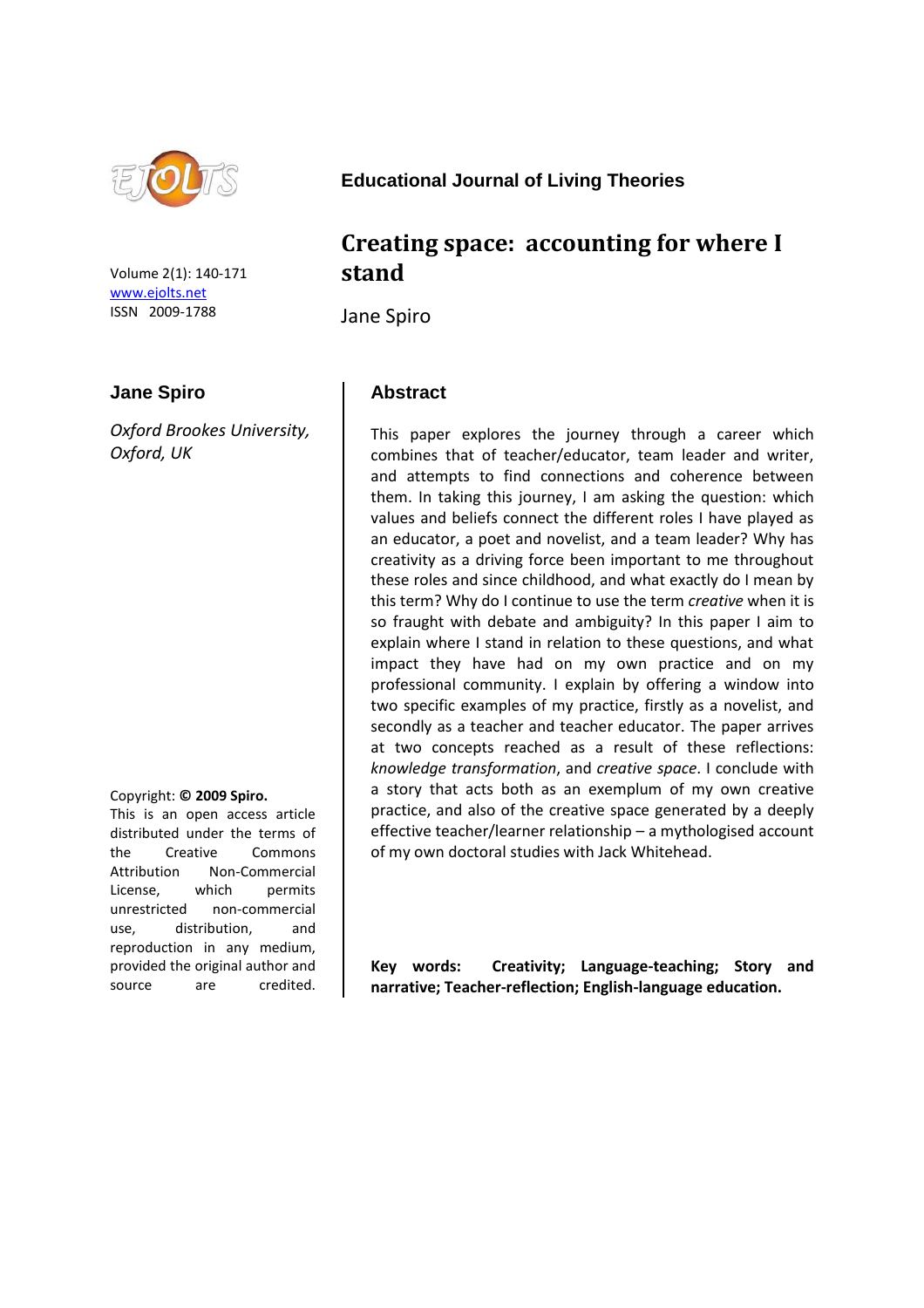## **1. Introduction**

This paper explains the values which shape my practice, how I have come to recognise them and the influences from which they derive, and why I continue to stand by them. By *practice*, I am referring to my roles as a 'creative' writer, an English language teacher and teacher educator in International Education, and Learning and Teaching Coordinator in a vibrant and successful modern Institute of Education in the UK. In explaining these roles, I am focused in particular on the connecting thread of *creative* practice, and in so doing, am responding to the following questions:

- Why does an understanding of creativity matter?
- What values and beliefs underpin my view of 'creativity'?
- Where do I stand amongst current debates about creativity?
- What are the experiences and practices, which have shaped my understanding of the creative process?
- What living theory emerges and why does this matter?

By 'living theory' I am working with the definition offered by Whitehead (2008) in the first issue of this journal: 'A living theory is an explanation produced by an individual for their educational influence in their own learning, in the learning of others and in the learning of the social formation in which they live and work' (Whitehead, 2008, p.104).

I will answer these questions by offering a window into my practice as writer-teacher with its experience of diversity and fragmentation and then explore connecting threads and beliefs and their impact on learning and teaching. The paper ends with a story which acts as a metaphor of the creative learner/teacher partnership, in which participants are both learner and teacher simultaneously, generating new and living understandings in being so.

## **2. Why does an understanding of creativity matter?**

Three voices in recent 'conversation' represent where I stand with regard to the question of why 'creativity' is important:

'Creativity develops the capacity to imagine the world differently. We all need an ability not just to cope with change, but also to positively thrive on it and engineer it for ourselves' (Creative Partnerships, 2007).

It is a pity that the notion of 'creativity' in education has to be fought for or reclaimed, as it should be a central feature of teaching and learning. It is the crucial element in each generation's renewal and enhancement of itself. Without it society would roll backwards. Human imagination and spirit are what drove civilisation forward. (Wragg, 2005, p. 2)

I ask you to consider the inner life of the student who sits, often reluctantly, before you. Your task is to take that particular person into the living field of your discipline and in some way to change him by so doing. No transformation, no education! (Abbs, 2003, p.10)

As an educator over a 25-year career in different educational settings, I have been concerned, because the student-experience in that 'freedom to change' has become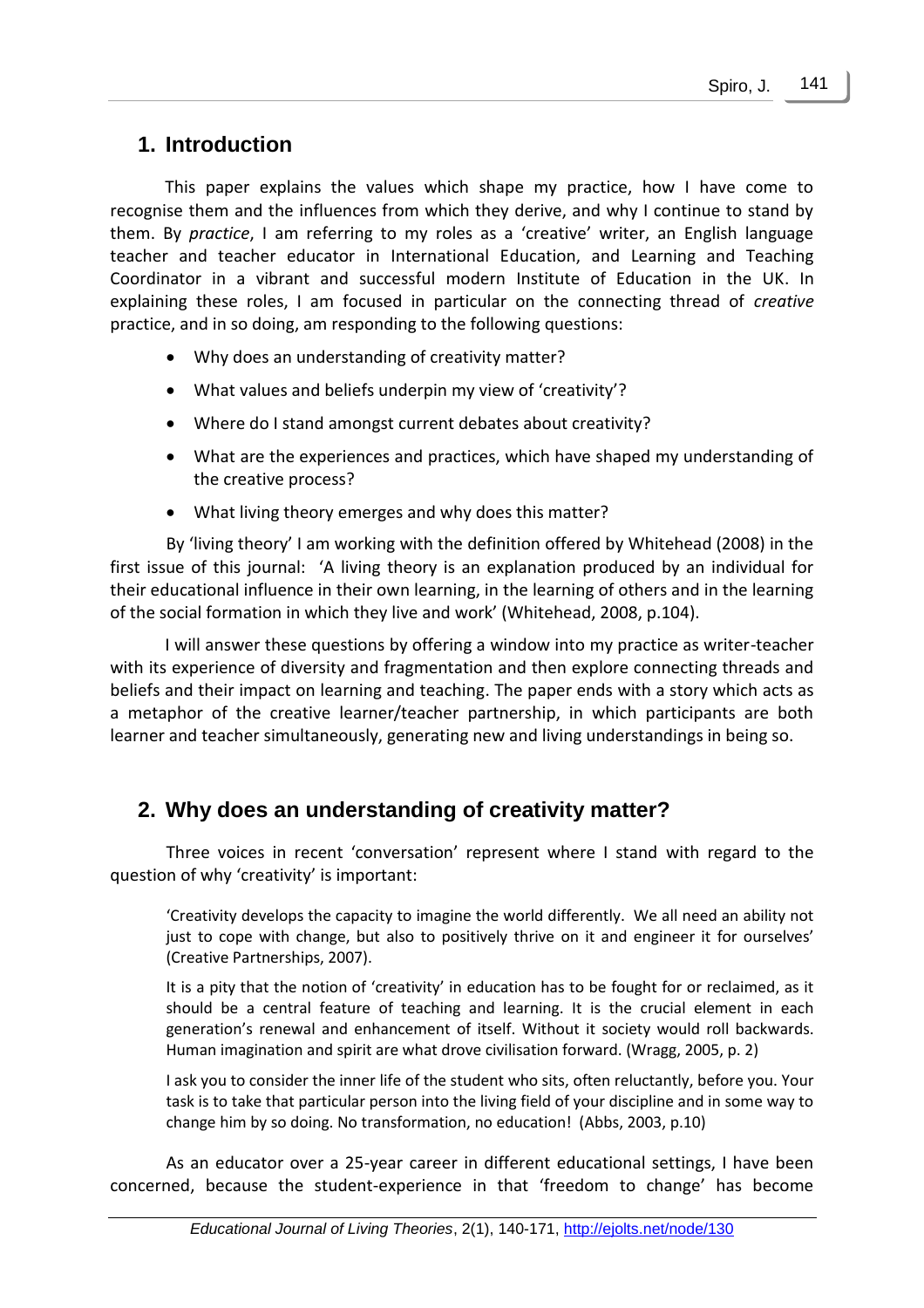increasingly constrained by the demands of assessment and prescribed curriculum. The teachers' capacity to 'be themselves' as educators and creators of the learning experience, has been minimised by institutional demands: to meet league tables which record only what is quantifiable and mainstream, and to match nationally-given objectives and benchmarks. Finally, I celebrate the re-emergence of creativity in the rhetoric of education. The following accounts explore the meaning of creativity for schools and teachers and embed these into the National Curriculum, for example Buckingham and Jones, 2001; Qualifications and Curriculum Authority, 2001; Buckingham, 2003; Creative Partnerships in Education, 2004; Department of Education and Science, 2004; Robinson, 2006 (National Advisory Committee on Creative and Cultural Education); and Creative Partnerships, 2007. Yet in spite of organisations such as the Department for Education and Skills bringing the notion of creativity into the mainstream, I am concerned that teachers may consider this a further burden to what is expected of them, and even a further category by which to measure and judge them. In 2008 I worked with a group of artists, musicians and storytellers, funded by the Department of Education and Skills, to bring creative projects into schools. Their common experience in schools was that teachers:

- abnegated responsibility for the creative process to the 'experts';
- felt their own creative capacities were being undervalued;
- saw the creative project as an 'add-on' that detracted from the 'real work' of the curriculum (Certificate for Advanced Education Practice, 2008).

The educators I have quoted above echo my own concerns in the following specific ways. They suggest that the capacity to be 'creative' – or in my sense, to generate positive change – is essential to our progress as a community of fellow human beings (Wragg, 2005). Indeed, creativity, 'is essential, not only for science, but for the whole of life. If you get stuck in a mechanical, repetitious order, then you will degenerate. That is one of the problems that has grounded every civilisation' (Bohm, 1998, p. 16). In order, therefore, to limit opportunity in educational contexts becomes a matter of urgent concern. First, Pope (2005) suggests that creativity is a component of the healthy and balanced individual; the capacity to initiate and own change is part of what it is to be 'sane' in a community that increasingly appears to forgo emotional health for other values. Secondly, for us to be educators, we need to be aware of our responsibility in this debate, and to consider our role in empowering learners to change, so that learning really makes a difference, both to the learner and to the knowledge-base itself (Abbs, 2003). Thirdly, creative learning goes far beyond specifically educational contexts; it is a capacity to live in the modern world and respond to its challenges and changes (Creative Partnerships, 2007). In my own practice, feedback from students years after their specific experience of learning with me was over, reveals the impact transformatory learning had on their decisions and aspirations in other aspects of their life. Here is Courtney, formerly an undergraduate student on a Bachelor of Arts course in English Language and Linguistics:

A few years ago I would have never imagined that I could do a postgraduate degree, and furthermore, I didn't know if there was anything that interested me enough to make it worth my while. But when I was a student in your classes, a 'light' finally went on over my head, and now that I am here, I know who I have to thank. (C., personal communication, January 15, 2008)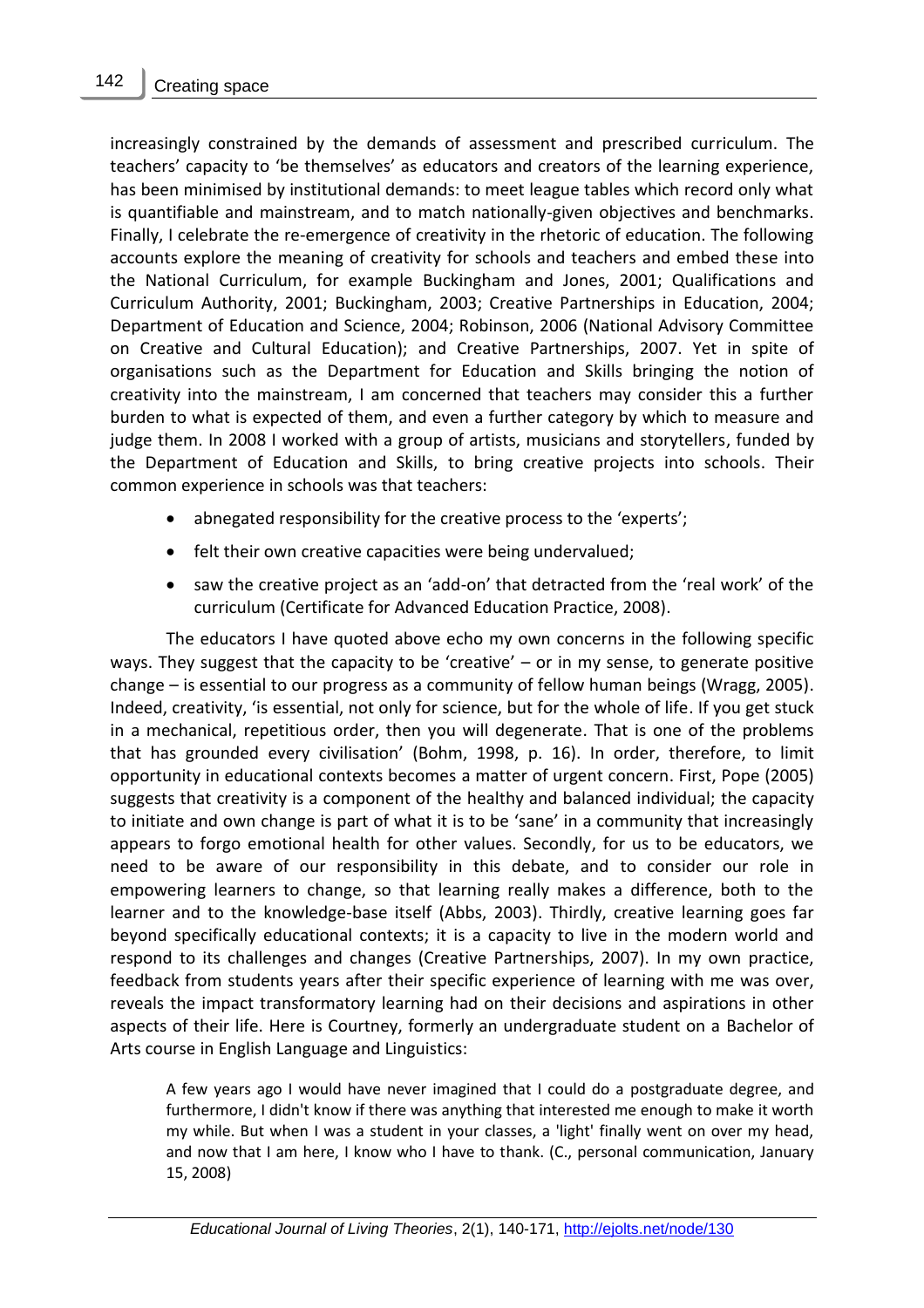This paper explores what *being creative* has meant for me in practice, how it has enhanced my own identity as writer, educator and manager, and why and how I have been committed to sharing its transformative potential with students, trainee-teachers, and my teaching team. The contexts I draw on include:

- running undergraduate and postgraduate programmes in English language, linguistics, language teaching and literature in four UK institutions of further and higher education;
- running teacher development programmes for English teachers from one week to two years in length, sponsored by the British Council and Ministries of Education in Mexico, Poland, Hungary, Switzerland, India, China and Japan;
- drawing on recent experience working with creative practitioners working in UK schools and researching their practice;
- experience of leadership-roles as a Head of Applied Linguistics (2004 2007) and as Learning and Teaching Leader (from 2007) at Oxford Brookes University.

The following are examples derived from these different teaching contexts:

- retraining Russian teachers in Hungary to teach English whose lifetime profession has been suddenly discredited by the dismantling of the Berlin wall;
- teaching English to Vietnamese 'Boat People', and finding one of them persistently missing class afraid to confront the English winter;
- developing new literature curriculum drawing on Indian writers, with teachers in India trained to teach Shakespeare, Wordsworth and the traditional English literary canon;
- developing research-vitality in a University Language Centre under threat of privatisation and the loss of academic status.

To be open to change or learning of any kind, the participants in each of these situations had somehow to reclaim a sense of worth, strength and capacity, and it was my role to participate in this process. In order to participate meaningfully, each situation demanded a sensitivity to its specificity and complexity, and a clarity about what was amenable to change and what was not.

While this brief teaching-resume suggests a single-minded journey, it really tells only half the story. What is hidden is a creative practice as a storyteller, poet and novelist struggling to run alongside, that both emerges and is submerged through these career moves. 'All through there was a thread I never let go... I wanted [the creative writer role] to be not a parallel life but one that informed all my work' (Spiro, 2007b). $^1$  As a creative writer I knew there were strategies and skills that had led me towards experiences of excitement and fulfillment, which I could not easily find as an educator. In Further and Higher-education settings, my efforts to bring creative opportunities into classrooms for my learners were marginalised or subversive to the expectations of my role. For example, training primary teachers, I was warned that the daily hour dedicated to literacy did not allow time for

See [www.ukfuturetv.com/janespiro.wmv](http://www.ukfuturetv.com/janespiro.wmv) for a clarification of this idea.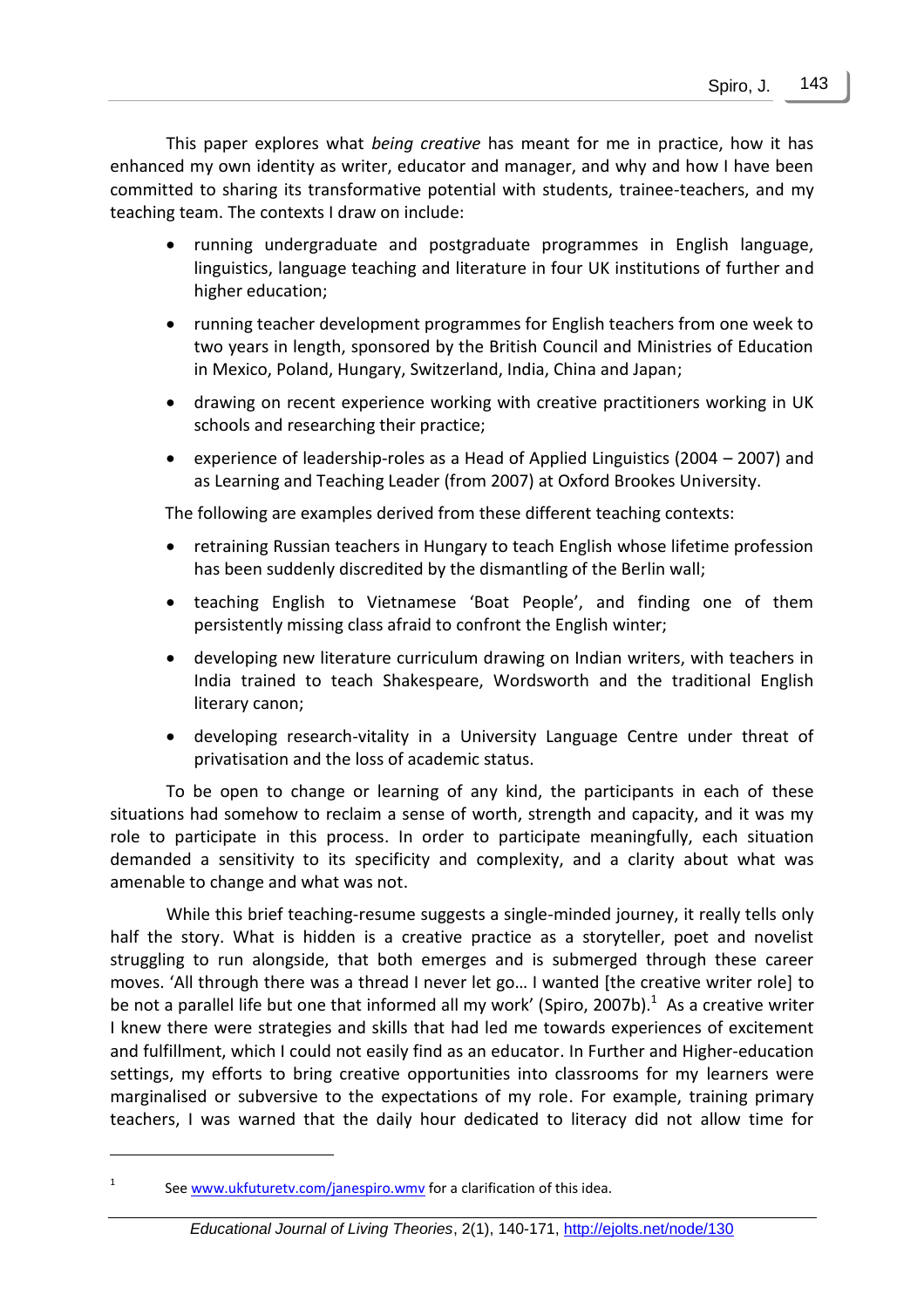$\overline{a}$ 2

'creative ideas'. I was not permitted to share or trial with these teachers any new materials for teaching poetry and story.<sup>2</sup> In 2001, the literature/creative-writing components of the teacher-development programme were deleted and I was made redundant. The combined development of creative-writing and its embedding in teaching were not counted as valid research output, so it was hard to find a place in a higher education setting. On finally finding new employment I was advised through appraisals to redeploy my energies to meet institutionally-recognised criteria. Yet I continue to hold that the writer and the teacher are indeed not parallel lives, but inform one other, and the opportunity to do so is enriching both for myself and my learners. Where it has been possible to bring creative goals and practice into teaching settings, the outcomes for some have been life-changing. Here is Maria, participant in a summer workshop on creative-writing for language teachers: 'Jane's workshop has helped to liberate myself in the way I looked at creative-writing… She has led me to a brand new world where we ourselves can be creative' (M., written courseevaluation, August 8, 2007).

## **3. Which values and beliefs underpin my view of creativity, and where do they come from?**

Through struggling to survive, understand and transform complex challenges such as those described above, certain core values have emerged. I will illustrate this process of emergence and recognition briefly through a critical incident which relates to the widening sphere of teacher-engagement: teacher – student; teacher – class; teacher – school/institution; teacher – community. It describes a situation, like the account in the section above, capable of only limited resolution by my intervention alone. However, this incident is one of many that revealed to me core values and how they might shape actions.

While training a new and first generation of English-language teachers in southern Hungary, I experienced the hostility and resentment of one of the students in the class. During sessions he was morose and obstructive, palpably impacting on the morale of the whole class. During one session, he suddenly ran out of the class, and it emerged he had accidentally 'stabbed' his neighbour with the point of his pencil. I found myself not only concerned that this student was damaging the health of the class as a whole, but also that he may have a similarly demoralising effect on the children he was being trained to teach. I set up and carried through a disciplinary process. No other member of staff was prepared to support me or corroborate my analysis of this student although we had informally exchanged many examples of how the student behaved in similar ways in their classes. The disciplinary process returned a verdict in support of the student, saying 'the teacher from England does not understand the Hungarian way of teaching' and the student returned to the classroom. The students in his class did not thank me for trying to 'protect' them; in fact, several students appeared to inherit from this incident the very hostility from which I had tried to shield them. Various layers of explanation emerged: his father was a respected member of the community; colleagues had known this student since childhood; they knew he in fact had no intention of teaching (and indeed, after graduation, set up a shop selling

These materials (Spiro 2004, 2007a) were later published as two books by Oxford University Press.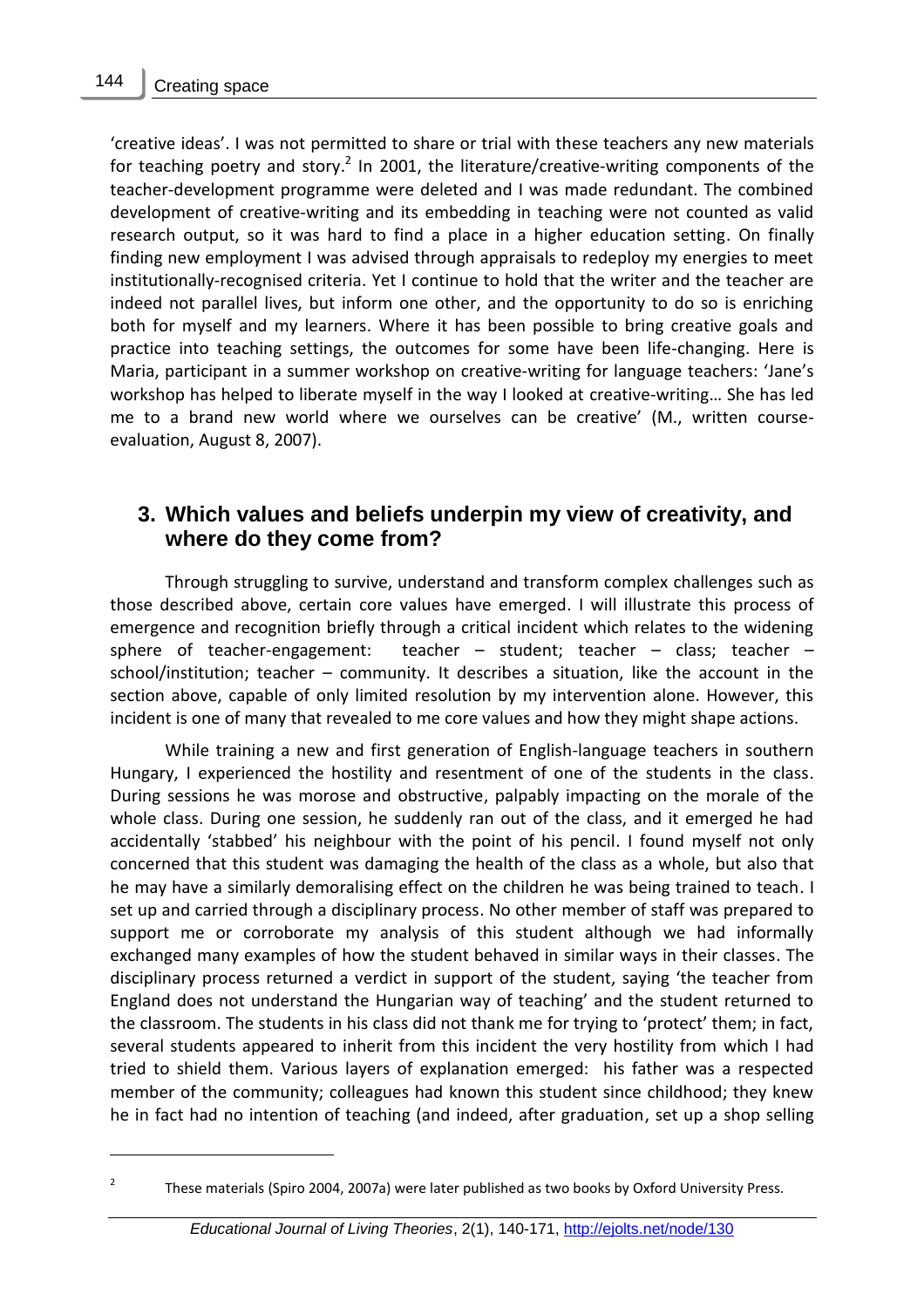leather jackets); combining together to form a collective voice amounted to 'collaboration' – a negative and terror-inducing term in recently ex-Soviet Hungary. I remember being humbled by my failure to take a nuanced and culture-sensitive approach. I had assumed the class shared my perceptions of the situation, and I had not connected with either their position, or those of my colleagues. My own sense of fairness had overruled theirs, and in doing this I had also overruled their own strategies for repair. There were other ways of dealing with difficulties such as these, without opening the community to public scrutiny or abdicating control to a mistrusted authority. Yet at the same time, I felt some sense of grievance that no-one had attempted to understand my position or the motives behind it. They also had not allowed for the possibility that I was amenable to change: I would have changed my view of the situation, had anyone troubled to explain it. At core, I valued the wellbeing of the class over my own safety in the community. I was acting authentically, with integrity on my own terms, even though I was being isolated in doing this. Yet mistakes were made on both sides. I had not really understood the community I was in, asked the right questions, or listened subtly enough to connect with their story. Yet by allowing me to make a mistake of this kind, I felt a lack of empathy shown towards me.

These values were those that emerged for me in many of the situations briefly suggested and illustrated above: wellbeing, authenticity, connection, empathy and empowerment. The section below will briefly define each of these terms.

#### **a) Wellbeing**

Wellbeing, for me, involves providing the best possible conditions for learning. These conditions account both for physical wellbeing  $-$  warmth, safety, comfort  $-$  as well as spiritual and intellectual wellbeing: the space to explore, experiment, learn from mistakes. This involves a belief in learners' capacity to achieve at the height of their ability, and a commitment to making the conditions right for this to happen. In this, Maslow's notion of the hierarchy of needs is enshrined; he recognises a chain of dependence from basic physical needs to higher intellectual and spiritual ones, and suggests that one level of need can only be fulfilled in conjunction with others (Maslow 1943).

In this, I am aware of notions of wellbeing emerging explicitly in school curriculum (the Office for Standards in Education<sup>3</sup>, 2005; Baylis and Morris, 2007) as well as recent critiques of wellbeing. Ecclestone and Hayes (2009) suggest that explicit focus on wellbeing infantilises the learner, and diverts attention away from content and achievement and towards a therapy-culture in which dysfunctionality and low achievement are the norm. It may be seen from my definition above, that my own meaning of wellbeing is the opposite. It is concerned with creating the space for everyone within it to achieve and be the best they are capable of being. Farren (2008) describes this educational space as 'providing opportunities for participants to accept responsibility for their own learning' (p.50).

<sup>3</sup> Usually expressed as an acronym, OfSTED.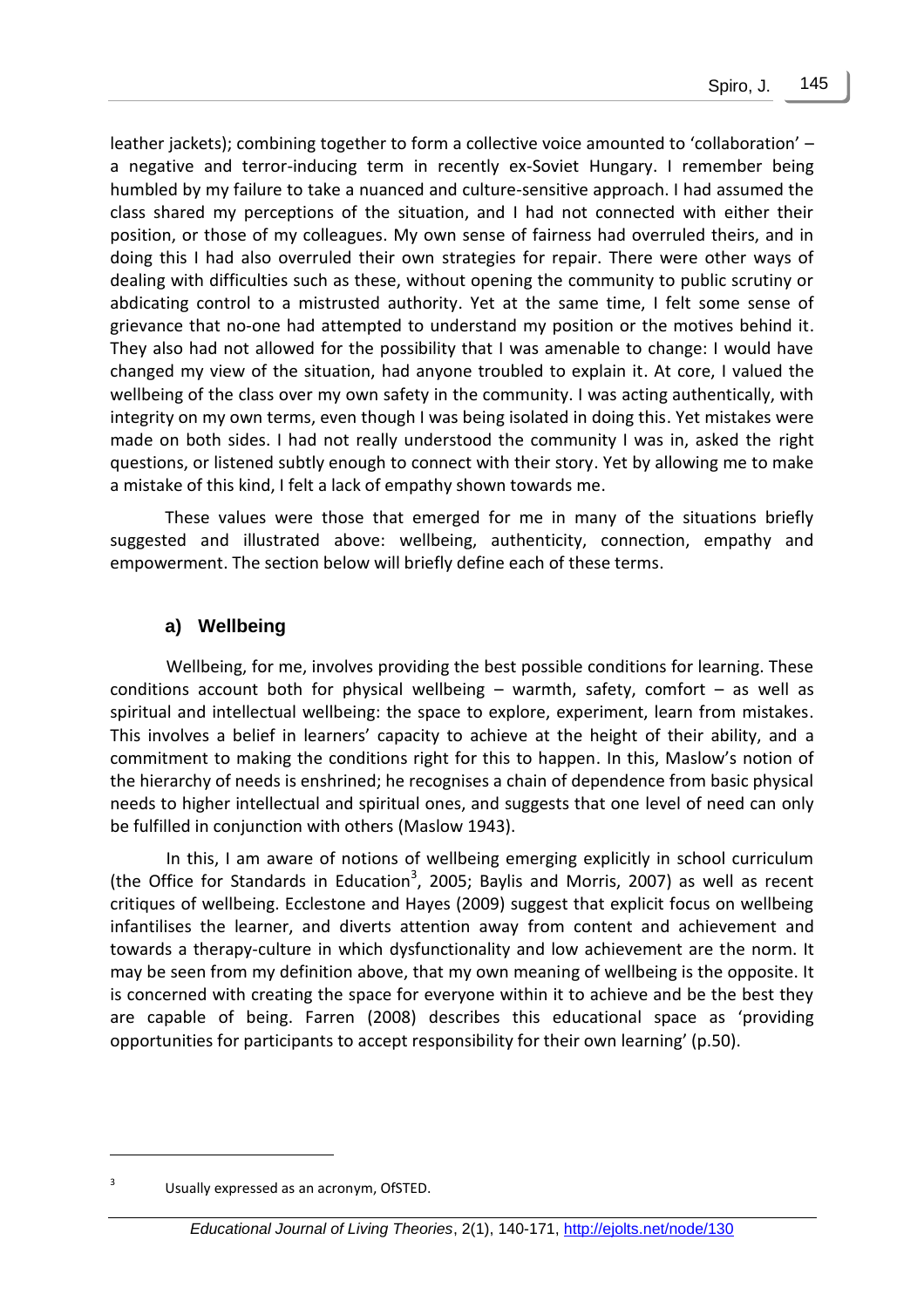#### **b) Connection**

As with the incident in southern Hungary described above, connection is not an 'easy' or safe value to hold in the sense I intend it. It includes an honouring of the specificity of a situation. Through care for detail and capacity to listen to the deeper story I recognise not only that every story is uniquely different but also that every story offers insights into the broader human condition. Experiencing a connection with each situation has meant I have disallowed making assumptions that one situation will be like another; that what appears on the surface to be parallel really will be; that what I learnt or the way I behaved in one setting will work for another. Connecting has in fact involved stripping away expectations and stereotypes, and starting again with each situation so that it is possible to continue learning afresh from each. In the examples cited in the section above of teaching challenges, I cited as a common factor the sense of disempowerment experienced by each of the communities: the newly disempowered Russian teachers, the imminently privatised teaching team, the colonial reading experience of Indian teachers in a post-colonial world. Yet in order to effectively connect with them, what I learnt was the specificity of each of these circumstances, the non-transferability of experiences from one to the other, and the unique story of each case. Whilst at surface levels there might have been similarities, what was important about each were their differences.

### **c) Empathy**

Whilst connection involves, in my sense of this, learning the story of the other, in the notion of empathy I am bringing myself into the equation. I empathise with others in recognising that their experiences and dreams resonate with mine, and it is through this mutuality that we can better understand one another. Through empathy I am finding and learning what is common in my experience and yours, and acting on this understanding. Mutual empathy, for example, might have repaired the Hungarian example described above: here I would have reached towards an understanding of why colleagues chose noninvolvement, and they would have reached towards why I chose the opposite. In this dialogue, we would have understood that both of us in fact held the same ideal of wellbeing. I am engaging here with the notion of inclusionality developed by Rayner and colleagues at Bath University. Rayner writes that 'through inclusionality we can soften the hard-line definition of our selves and others as independent subjects and objects isolated by gaps, into interdependent, dynamic relational flow-forms, pooled together in space' (Rayner, 2009). Rayner's wish through the practice of inclusionality is to:

develop a more empathic, more fulfilling way of thinking/feeling about relationships amongst ourselves, other organisms and our living space, which acknowledges the fact that the boundaries we inhabit are not absolute and fixed but rather inform dynamic, interactive domains that allow a rich variety of patterns to emerge and transform our lives. (Rayner, 2008)

This kind of empathy and inclusion has real and political implications. For example, Mandela's view of the liberation of South Africa included empathy for his oppressors and the desire for their liberation too (Mandela, 1994). His government demonstrated this empathy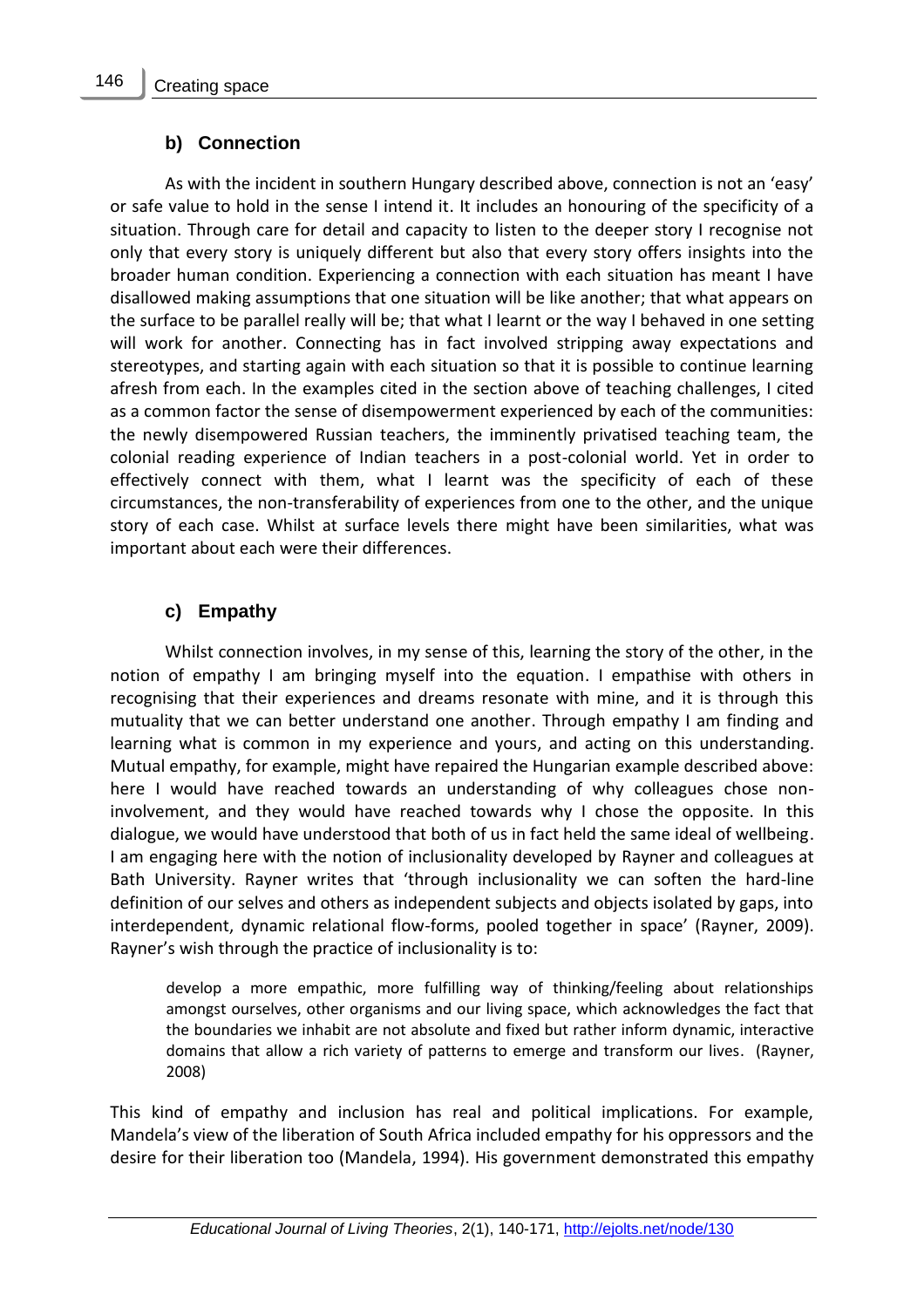in the Commission for Truth and Reconciliation, a vehicle for mutual understanding as an alternative to punishment and blame.

#### **d) Empowerment.**

In the descriptions of different teaching settings described above, I cited the importance of each community to reclaim their power. I regard it as a core responsibility of the teacher: to give power back to the learner and to provide a rich environment that allows this to happen. In precise terms, this has meant energising learners' highest capacities and raising the bar of their aspirations. Here the teacher makes the learner aware of what he/she is capable of doing, and provides him/her with the tools to achieve this. In the story at the end of this paper, Thought Doctor is contrasted with the Fellow Traveller. The Thought Doctor engenders in learners awe for the teacher's knowledge and skills whilst the Fellow Traveller leads the learner towards a discovery of his/her own knowledge.

#### **e) Authenticity**

I am only prepared to act through these beliefs, rather than through desire for power, status, recognition, or fashion. I regard my own authenticity as acting with integrity in congruence with these beliefs, and wherever they are compromised or threatened I will seek repair and resolution, however hard-earned these might be.

Living with and by these values has provided a means to navigate the struggle for creative space. It has also provided a way of accommodating setbacks, challenges and failures such as those mentioned in earlier sections.

## **4. Where do I stand amongst current debates about creativity?**

I claim, as part of the experience from which I derive understandings, to be a *creative*  writer. Why do I use this term and with what meanings and implications? Writers do not call themselves *creative* writers, and indeed I have only done so in this paper in order to differentiate two dis-integrated kinds of writing and being. One of these writers writes the paper you read at this moment. Here I struggle to make meaning direct and transparent, and to embed this in a community of shared academic conventions and discourse. The other 'self' wrote the story that concludes this paper. Here I am searching to change my meanings into the symbolic, by making the experiences not-mine and at the same time universal, by inventing places and people that both do and do not exist, by using the tools and conventions of myth and metaphor. In most cases, these two kinds of writer would not appear in one place: they tend to publish, be read, work, and live in different places.

The word family (creative/creativity) derives from the Latin verb *creo* – to make, or do, and its range of synonyms: to generate, to give birth, to produce, to manufacture, to change, to invent, to transform. *To make* is the capacity of the principle of life - to make artefacts which are both life's quest for survival and crafted, as are hand-thrown pots, woven carpets, spiders' webs and birds' nests. Thus creativity in this sense does not privilege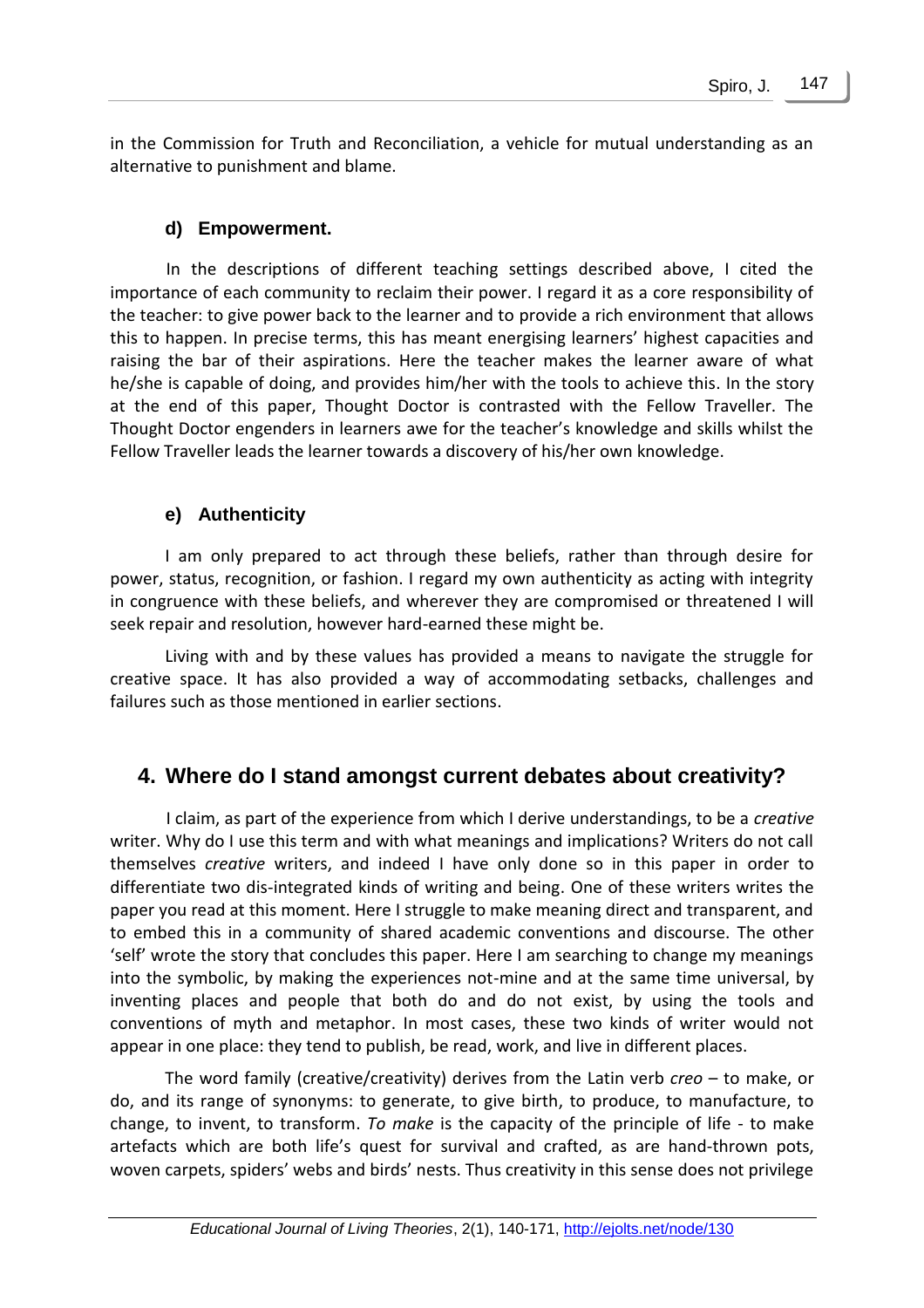the activity to the specially gifted or the unique; on the contrary, it is the essential skill of the survivor. Other synonyms are ethically ambiguous; *to invent* semantically carries the idea of *to lie*, as in *creative accounting*, and indeed, the capacity of the storyteller to fictionalise the truth. *To give birth* suggests the notion of creation from first beginnings; whilst *to transform/change* assumes raw material, a pre-existing starting point (Pope, 2005). Thus the word itself suggests the core debates and dilemmas which attach to creativity as a phenomenon. In defining some of these core debates in the section below, I am also identifying those which have been part of my own authentic and continuing struggle to create space as a writer: teacher.

- Do creative ideas derive from the stimulus of the outside world, or do they spring from nowhere, *ex nihilo,* the unbidden voice of a muse? Sartre (1964) and Cocteau (1952) claim god-like inspiration which 'comes from beyond and is offered us by the gods' (Cocteau, 1952, p.82). Yet, these same artists are simultaneously articulate about the influences that shape them – cultural, social, psychological. The novelist Joseph Conrad describes the inspiration that sparked his novel *The Secret Agent* (Conrad, 1920); Isabel Allende describes the drives that make her a storyteller (Allison and Gediman, 2007). By unravelling the sources, influences and shaping forces, do we minimise creative uniqueness, or illuminate it?
- Is creativity part of the 'natural and normal state of anyone healthy in a sane and stimulating community' (Pope, 2005, p. xvi) or is the creative person specially, mystically gifted? Is there any value or meaning in the notion of 'genius' as part of anormality, or does this simply serve to offer us elitist and alienating paradigms of the creative process? (Weisberg, 1993; Miller, 2000; Nettle, 2001).
- Does creativity *do* something, or is it merely decorative and luxurious? What is the artist's responsibility to the outside world, and what is the point of his/her work? Most artists have a powerful sense of the worth of their work: the composer Leonard Bernstein, in interview, said 'I believe that man's noblest endowment is his capacity to change. We must know ourselves better through art' (Bernstein, 2007, p.21). To share this with the world is an artistic imperative: 'what is the point of having experience, knowledge or talent if I don't give it away? Of having stories if I don't tell them to others?' (Allende, 2007, p. 15). Yet how far does the sense of worth depend on recognition by others? Is it helpful – or misleading and unhelpful - to measure the worth of creative process, by the impact it has on others?
- Can we call all examples of human enterprise *creative*, or only selected and privileged examples? Carter, for example, develops the idea of a decline of literariness in texts, in which literary/creative language lies at one end and non-literary lies at the other (Carter, 2006). A cluster of categories define this distinction, including the conscious and crafted use of language. An ethnographic approach, alternatively, values all human productivity as windows into the human condition and the culture/context in which it finds itself (Clifford and Marcus, 2004; Morrison, 2007). Yet, to describe everything we do, or make, as creative could empty the word of meaning. Do we need such a label at all, if it is incapable of distinguishing one action, or outcome, or product, from another?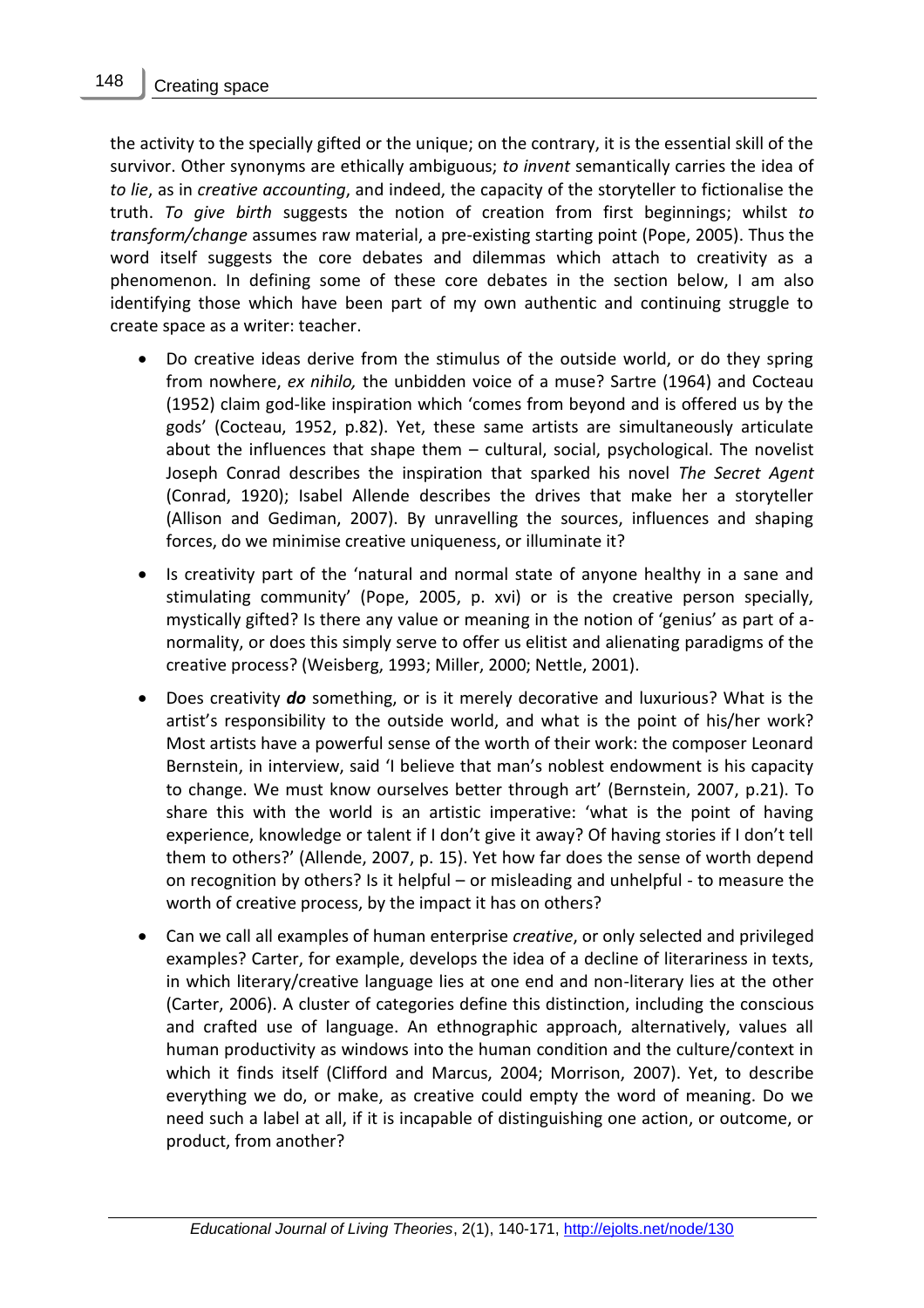- Can creativity be developed and trained, or does it spring fully formed for those privileged to do so? In other words, is it teachable, and to whom? In placing creativity within the curriculum, educators have made a commitment to its developmental capacity (Buckingham, 2003; Balshaw, 2004, Creative Partnerships in Education, 2004; Creative Partnerships, 2007). Yet, how can creativity be taught and developed, if there is so much disagreement about what it actually is? If creative outcomes lie at each point along the spectrum from everything attainable by the healthy human being, to privileged examples of exceptional talent, how can it possibly be taught – and why should it be?
- In analysing the creative process, a broad agreement emerges that there is a chaotic, free association stage – what traditionally and mythically was described as 'inspiration' - and a stage involving detailed crafting, honing, shaping and ordering. These two processes have been described metaphorically: the potter throwing down the clay and then shaping it (Elbow, 1973); 'writing down the bones' and then fleshing them out (Goldberg, 1986). How do artists themselves perceive and live with this relationship? How do inspiration and discipline work together to generate creative outcomes? What do analysts of the creative process (such as Hayles, 1991; Coveney and Highfield, 1995) tell us and how does this map over what artists actually do?

In exploring my own experience as writer-teacher, it has been possible to understand my own position amongst these several debates and to arrive at my own living theory of what it means to be *creative*. The next section will offer 'windows' for the reader into the practice and experience which has enabled me to recognize the theory which I live, and the values which underlie it.

## **5. What are the experiences and practices which have shaped my understanding of the creative process?**

#### **a) Writing a novel**

In June 1995, my twice yearly working visits to Poland took me to a new place called Vigry, high up by the north eastern border near Beloruss – or what was once part of Lithuania. I had been walking through the flat bleak fields on the north eastern border, with two colleagues who had each moved to Poland, learnt the language fluently, and dedicated their careers to Polish culture. We were walking in this bleakly remote open landscapes when the heavens opened, and a torrential downfall almost blinded us. We beat our way through this shelterless terrain, the ground turning to swamp underfoot, when the scene below took place.

They all three felt it together and moved together in a line towards the place of being saved, and the person there in the threshold, another person with eyes and a nose and a face stood there watching stood still as stone but they knew she was real by the moving of the eyes and the falling of the hair under the scarf and the jumping of the hair in her breath.

As they came nearer, she stayed planted there, without moving. Her eyes and theirs focused, and narrowed. They were all human, she in the threshold newly warm from the fire inside,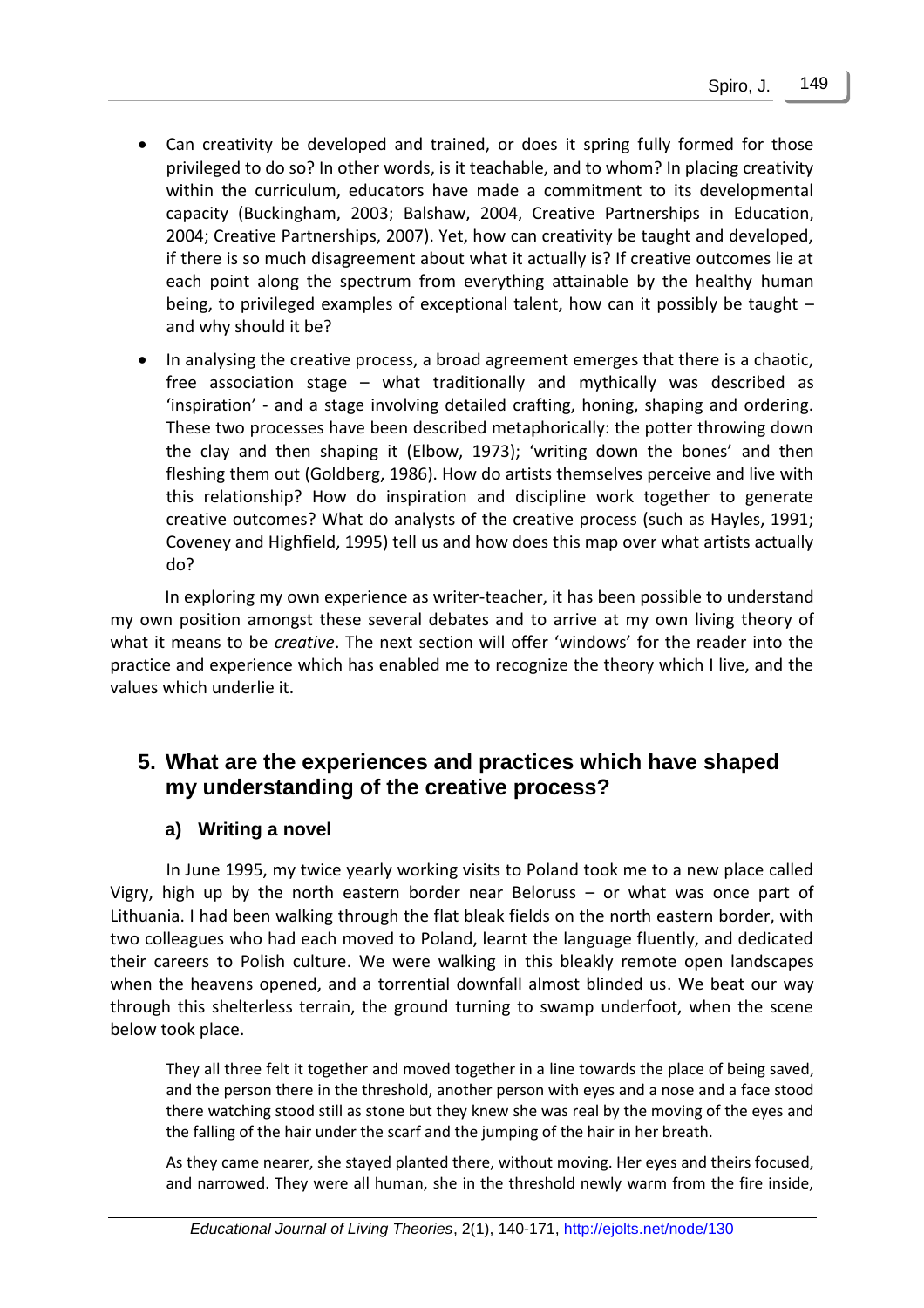and they the three of them drowned into transparent ghosts of themselves, washed in and out and in by the storm. She watched them and took in the story of them, learnt it by heart and learnt what to do. She swivelled round, like a doll on a stick. They saw the strings of her shawl spiking down her neck. She moved faster than they did, by a footstep. As they moved nearer, she moved into the door, opened it, slid behind it, and as they came into its shadow, it closed clack matt against the wall. (Spiro, 1995, diary notes)

I remember being aghast that the woman had offered us no shelter – but had established our humanity before doing so. It was not that I minded being soaked by the storm: we were not really far from home and our situation was not serious. What I felt powerfully, was that, had the situation actually been serious, her rejection would have been the same. It seemed to me a replaying of something that had happened here before. It was not my own plight I could feel in this: I could hear others, almost palpably, in this plain between Poland and Lithuania, for whom 'not offering shelter' was a matter of life and death.

In February 1996, I visited another town in the north eastern corner of Poland, called Suwalki. While I was there, I was able to befriend an ex-patriot teacher of whom I could ask the questions I chose to avoid with the Poles themselves:

- Were there any Jews in this town?
- Do you know if there is any record or memorial to them?

Yes, there was not merely a memorial, but in fact, it was still possible to visit the whole site of the former Jewish cemetery. My friend led me to this place on an exceptionally bleak slate-grey February day. Our journey took us through the back streets of Suwalki, where chickens ran across the wooden porches of long low houses, and women in black headscarves shooed them away from their doorways. The experience felt powerfully that I had become my own grandmother, and was running through the back streets of my Lithuanian shtetl<sup>4</sup> to find the small Jewish enclave where I could be safe. When we reached the place which had been the cemetery, what I saw, and later recorded in my notebook, was this:

In the middle of the field was a wall. It was impossible to ignore because the rest was so flat, a snow desert, and so far from anything standing that man had made. It had wandered in from a town, and stayed there.

I took to the field. Every footstep piped down into a tube of snow, and I loped towards the wall, the wall loped towards me, my boots picking up giant moulds of snow with each step.

Nearer to it, the stone sent out a layer of heat. I scraped the frost from the surface, and as it lifted onto my glove, images hoved into view under the cobweb of snow. Each piece was covered with tight stone scribblings, Hebrew words, some Russian, names and pictures. There was half a Rachel with her last letters butted in beside an Avram, and an Eva with a wrist cut at the hand, a Jacob with a lion's paw on his head, and a Rebecca with half a holy book.

Shtetl: a Jewish village or small-town community in Eastern Europe.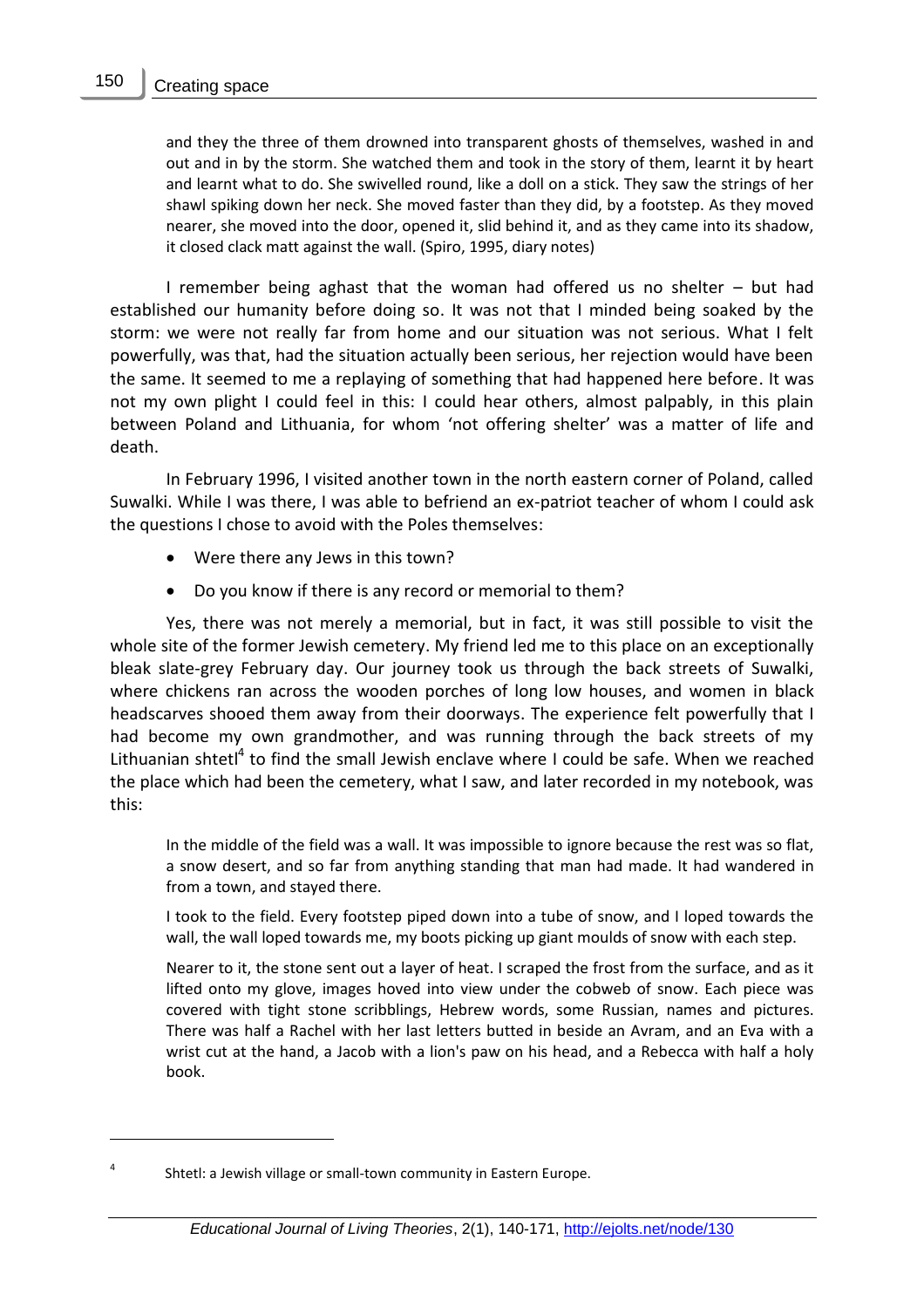It was a wall of tombs, broken tombs that had been snapped off like teeth and crisscrossed in together. This had been the cemetery, this field: all that was left a single standing jigsaw puzzle of people and their picture descriptions. (Spiro, 1996, diary notes)

I knew this scene was haunting in a way I could not resist.

I knew it was the beginning of a long story: mine, my family's, the unknown people carved on the tombs. I knew that this, and the accumulated images of loneliness and rejection, were primal ones that belonged to my ancestry, and that I had a collective responsibility to speak of it. I knew that it was the beginning of a profoundly compelling creative project, the moment described by Seamus Heaney as a 'marriage between the geographical country and the country of the mind' (Heaney, 1980, p.131).

As part of the journey towards an artistic or 'creative' account of this experience, I researched the story behind my own family's escape from Poland in 1938. Through a series of interviews with my uncle, Julek, extensive reading and further travel, I accumulated knowledge of details such as: the home-made vodka which was both purple and powerful; the horse and droschka<sup>5</sup> which took the family out into the countryside for holidays; the safe houses that sheltered the refugees in the forest; the trains they clung to, the open ditches they hid in, and a great deal of further reading besides that expanded, confirmed, and deepened what I had sensed in northern Poland. But *I* still needed to make the poetic leap into the narrative, the 'metaphorical confrontation' with myself that would turn this cluster of scenes into driven narrative (Cox and Thielgard, 1987, p. 45). In other words, I needed still to 'put (myself) on the line and to take risks. These risks are predicated on a simple proposition: this writer's personal experiences are worth sharing with others. Messy texts make the writer a part of the writing project (Denzin, 1997, p. 225).

The catalyst, or alchemical transformation, came with a *what if?* question. What if I had happened to be born a generation ago, in the same situation as my uncle or his sisters, the ones left behind? How would the *I* have felt, behaved and lived, dropped into this very different world? What if I were to compare that hypothetical girl, with this one? From this evolved the idea of a double narrative and a specific time-lapse between them: one girl living in Poland in 1939 in the wake of the Nazi occupation of Poland, and another girl living in 1989 in north London, the year the Berlin wall came down. How would their two lives compare or run parallel? What if both had potentially the same spirit and yet were shaped by such different worlds, if, in fact, they are blood relations - say, grandmother and granddaughter? Now, imagine the contemporary girl, as I did, ends her journey by the memorial wall in northern Poland: and the 1939 girl ends her journey as a refugee in north London, each travelling in opposite directions across Europe. What if they somehow 'cross' spiritually, or meta/physically, on the way.

Here I had everything I needed. As Conrad (1920) said when he found the central idea for his novel *The Secret Agent*: 'There was room enough there to place any story, depth enough there for any passion, variety enough there for any setting, darkness enough to bury five millions of life' (p.6). The issues, sensibilities, personal mythologies this plot structure offered were huge: belonging and not belonging, separation and loss, my own family's story

<sup>5</sup> This is a kind of cart.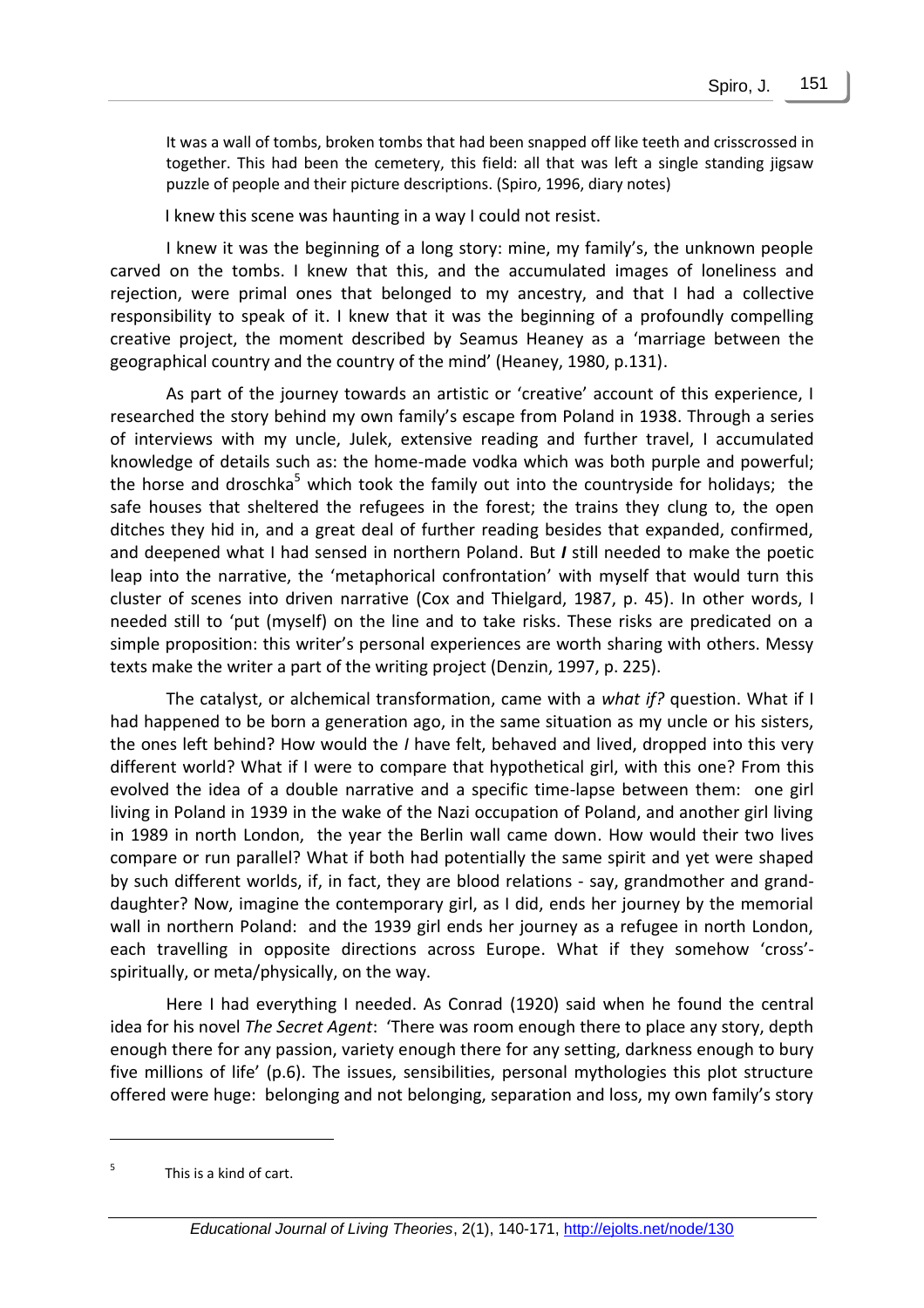of regeneration and starting again, the different meaning of 'escape' for the 1939 and the 1989 girls, the different options for *finding themselves* and discovering their personal courage.

With this clear vision of the parallel women, fifty years apart, I set about planning them, being them, hearing them. The 1939 grandmother character, Rosa, adopted composite characteristics of all grandmothers I had known – including my own. Rosa is feisty, brave, clever, strong, and is not prepared to be left behind – like the sisters in my uncle's story, who had encouraged him on his escape without a consideration for their own safety. The 1989 girl, Laura, has had few opportunities to understand her own strengths, having been sheltered and cosseted by an over-loving family, so her slant on the world is freshly naïve. To place Laura psychologically and physically in the story, I developed episodes in her childhood which were significant – even quintessential – moments for me too.

The Laura stories were great opportunities for creative play. I 'became' her, speaking in her voice as she grew from child to adolescent to young woman in the course of the novel. Here is an extract from Laura's childhood. She has in error joined the Christian prayers at school, not realising that she belongs to the much smaller group that meets in the classroom down the corridor.

I had never seen anything like it. There was a picture of a man in a white nightie with brown hair down to his shoulders and strange brown eyes and there was a lightbulb round his head. He seemed quite nice, but I didn't know anyone like that at all. Polly and Lisa seemed to know him quite well and even knew his name.

Eventually the mistake is realised by the teachers, and she is led away to Jewish prayers down the corridor. The extract below tells the story in the child's words as they gradually mingle with the words from the scriptures that she recognises.

The words in English made me tingle all over and made my ears go red.

*Let these words which I command you this day, be always in your heart, teach them diligently to your children and speak of them in your home*

Yes and on your doorposts and foreheads I will do what you say and the words will shower down like great walls of thunder

We are from the desert all of us in the room with the baking sand and men with rolling white beards and sticks

Inside us we are all wearing white sheets and veils and wash our clothes in the Dead Sea

Inside our plaits and white socks we are ancient which means very very very old because Jessie beget David beget Deborah beget Susannah beget Samson beget Daniel beget Hagar beget Rebecca beget Rachel beget Sarah beget Peter beget Jonathan beget Jacob beget Laura

Beget means to have a baby

If you were beget you lived in a tent and wore a veil if you were a girl and collected water in a vase from the well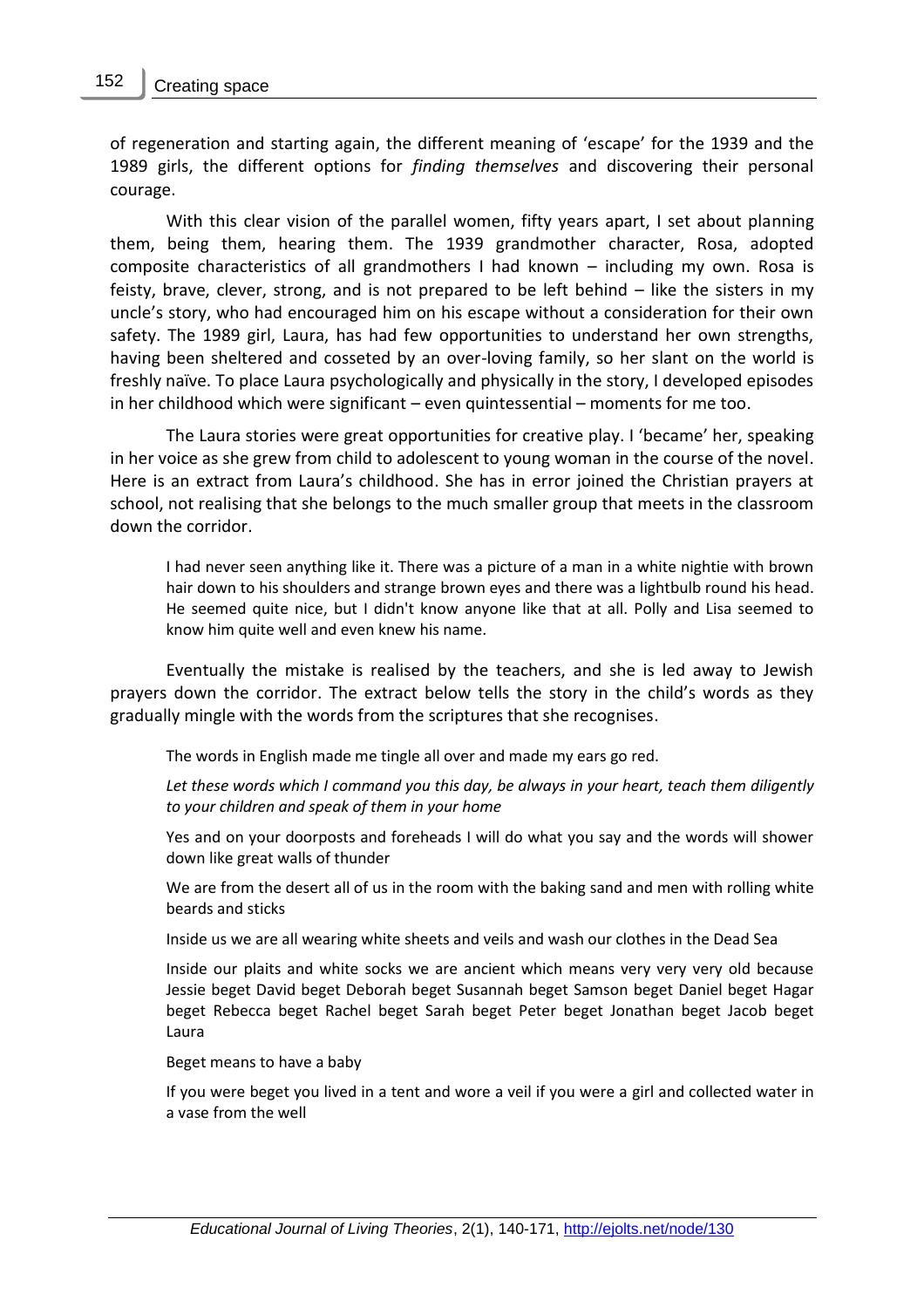In the other Sembly $^6$  room they must have had different sorts of grandmas or maybe fathers who wore nighties. (Spiro, 2002, pp. 17 – 19)

There are more epiphanies for Laura, struggling to understand her identity and place herself in the outside world. Here she describes her first experience of singing with boys in the school choir:

We began the Kyrie Elieson with Miss Doubleday on the piano and the girls came in with papery voices and floated off into little puffs of ash. Then the boys' voices rolled in and I was knocked through the back of my neck into a beanstalk world with giants rolling boulders round the edges of the world. I could feel them thumping behind me with their giant feet, and the benches were purring like cats. The sound through the floor grew trees up through my heels and washed my stomach dark like a plum.

'Now boys, you need to watch the beat, not each other!' Miss Doubleday shouted. I could feel the dinosaurs snorting behind me, and the giants with troll-black hair thundering through the mountains like yetis. But when I turned round to have a quick look, I was shocked to see the row of boys still there, some of them spotty and with dandruff on their blazers. (Spiro, 2002, p.97)

Meanwhile Rosa, became a symbol for all those who had left their lives behind, by train, boat, on foot. Here is Rosa on her last journey out of Poland, lucky enough to have time to leave by train (as my uncle did), her lover left behind on the station platform. Like the sisters in Julek's journey, he has chosen to stay for the sake of family  $-$  in this case, his elderly father who would not have survived the journey.

The train was moving in a tunnel of freezing darkness and there seemed never to be landscape, only the laughter of the guards in the corridor drinking vodka and playing cards, the long rattled breathing of the old woman snoring in the corner of the carriage, the chundering of her grown-up sons in their sleep. And Rosa sat upright looking out through the window at her own image, a ghostly negative in the glass.

All through the journey, the rattling, the snoring, the chundering, the vodka-drinking, Jacob repeated through her as if they had turned inside out and it was she left behind and him on the train. The landscape crumbled as they passed it, broke off and hurtled out into the blackness so she wanted to stop the trees and barns flash by, shout, 'Let me keep that,' before they passed and crumbled and were lost. (Spiro, 2002, p.88)

She also came to symbolise for me all the language learners I had ever known, (including myself living in Hungary and Switzerland), whose flight forced them to function without their mother tongue. I grew up with empathy for the second culture learner, was fascinated to know how my family and their large circle of resettled compatriots, had come to learn English. None had learnt comfortably, or even tediously, in a school class. One had learnt by reading a dictionary while in hiding between the floorboards of a Warsaw apartment block. My grandmother had learnt by reading everything she could lay hands on in English, whether she understood it or not. My uncle learnt by giving the other boys English lessons, always being three words ahead of his pupils. My father started off with three words of English, 'I bicky par' (*I beg your pardon*) which he was told would take him

<sup>6</sup> Assembly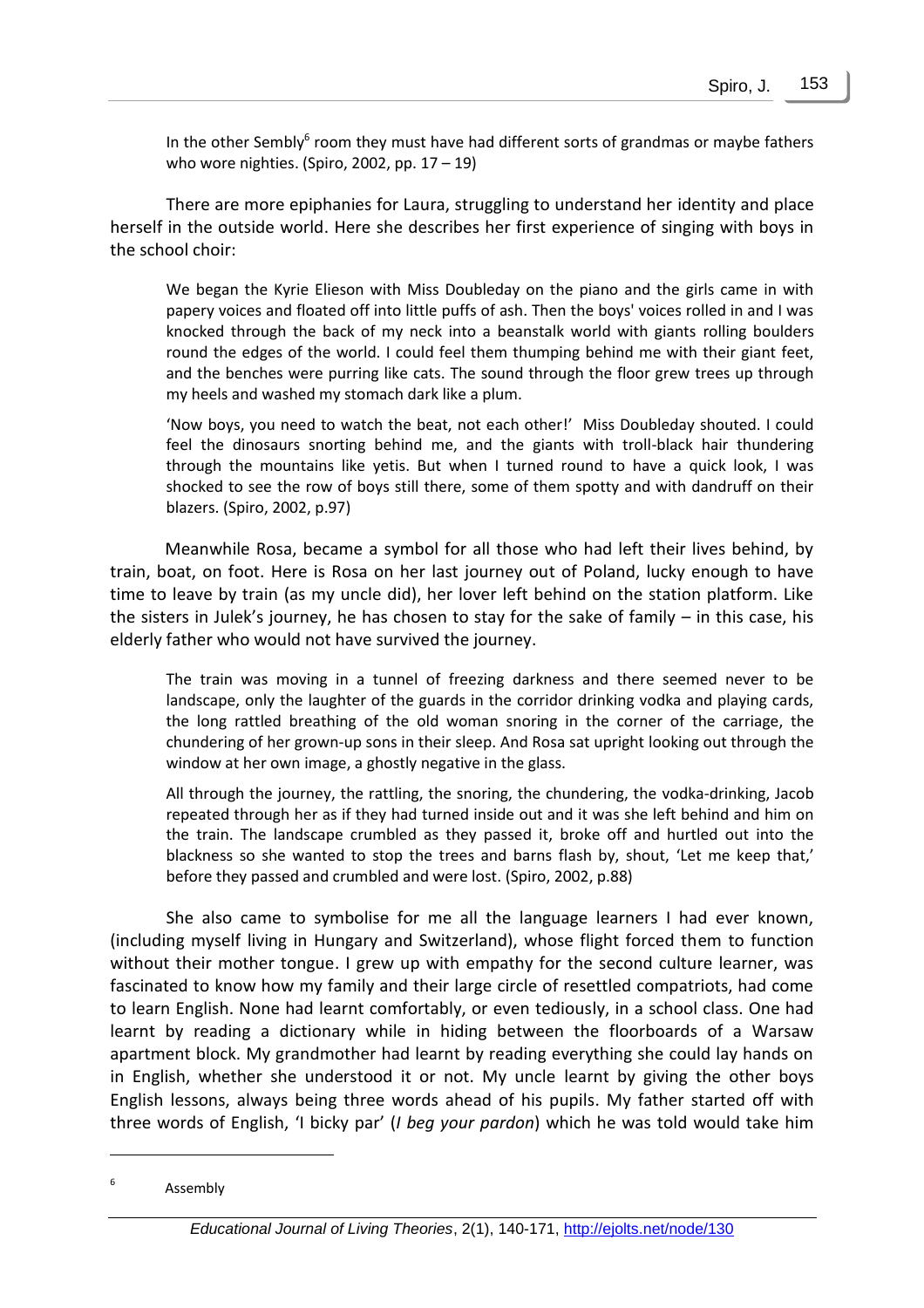anywhere: and learnt the rest within a year of arriving in England, by studying and reading so he ruined his sight. There were no kindly teachers to mediate for any of them, no communicative methods to make it palatable: and yet they learnt it anyway, to brilliant effect. Rosa represents, and is in honour, of all of them. In the extract below, she tries to learn English by reading the dictionary in the local library:

In the afternoons for one hour she sat in the public library and read at the no smoking table. Her favourite was the Shorter Oxford English Dictionary. Each day she read ten new words, starting with A. She learnt Aardvark, Aaron's beard (a name), abaca<sup>7</sup> and abaciscus<sup>8</sup> on the first day, but even with the dictionary explanation she couldn't really understand them, and there didn't seem to be any opportunities to use them. So the next day she started volume 2 and learnt marl, marlite (a variety of marl<sup>9</sup>), marmalade and marmoset. These seemed more useful words, because she knew for a fact that marmalade really existed because Mr. Gobelman had a pot with the word written on it. Anyway, with words written in front of her she had hope again, even if she couldn't understand them; and she could talk quietly into books and they quietly back to her. They were the best conversations of the day. (Spiro, 2002, p.52)

The Laura/Rosa roles, and the engagement with character at a symbolic level, helped me to 'find myself' in the narrative and drive it forward with 'passionate conviction'.

Hunt (2000) writes: 'When a writer says that she has 'found her voice' it seems to me she is saying that she has developed a deep connection in her writing between her inner life and the words she places on the page' (p.16). It is true, that through Rosa and Laura I was able to explore again the sources of my own identity and the collective memory of my community. The opportunities to slide between inner and outer voices, child and adult, to become Rosa and Laura, was liberating and empowering. Like Heaney, when he found his voice as a young poet, 'I felt that I had let down a shaft into real life' (Heaney, 1980, p.41).

#### **b) Teaching as a writer**

In 1987, I progressed from being a teacher of access, General Certificate of Secondary Education examinations<sup>10</sup> and the Advanced Level examination<sup>11</sup> in English in a further education college closeted in the privacy of my own classroom, to course-manager of a Diploma in English Language Teaching in Switzerland. My early English teaching days had been gloriously unsupervised and, as my first experiences in the classroom, filled with trial and error. Yet I was able to resolve my mistakes quietly within the sanctuary of my own classroom and with the trust of my students. My passion for good practice was in place, but my knowledge of how to arrive at this was still limited and untested.

Through constant exposure now to classes and conference groups of teachers, the components of best practice needed to be explicit and rationalised. Specifically, I came to

<sup>7</sup> Fibre.

<sup>8</sup> A tile or square of a tessellated pavement.

 $^{9}$  Marl is a calcium-carbonate, mudstone.

<sup>&</sup>lt;sup>10</sup> Examinations taken in England and Wales usually taken at 16, referred to normally as GCSEs.<br><sup>11</sup> Examinations taken at 19 as a mile and referred to as [All surface].

Examinations taken at 18 as a rule, and referred to as 'A' Levels.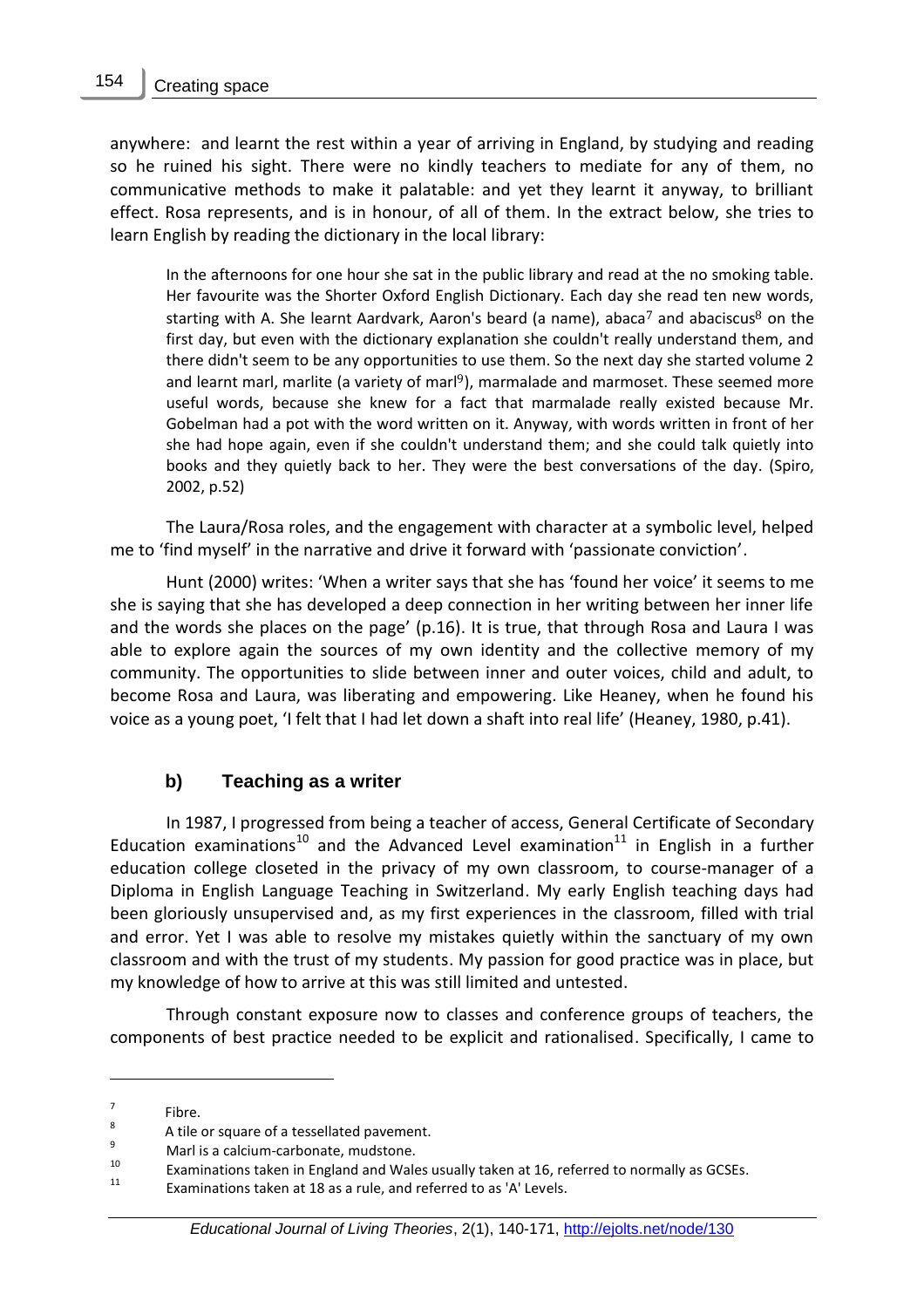understand more clearly my own answer to the questions: how can non-English speaking students become excited and empowered by reading and writing in English? The following realisations emerged, based on experiences in my first teaching incarnation:

- appreciation of a text is more meaningful when readers have 'entered into the shoes' of the writer, and experimented themselves with the writer's strategies and themes;
- creating personal texts such as a poem or story engages the 'whole' learner in a way that other merely language-focused exercises will not;
- it provides them with an incentive to write for an audience, and thus to edit and reformulate their work, with an awareness of both the writer and the reader;
- more importantly, it gives the learner the opportunity to share information which is unique and not replicable by the teacher or any other learner in the class: and thus alters the balance of informant: informee in a way that gives the learner power and autonomy;
- it provides a context in which new language can be learnt in order to fill a perceived communicative need, rather than to meet the needs of the course-book or syllabus.

As the practice became refined and moulded by these more clearly stated values, new questions arose:

- What are the strategies and processes which have worked (or failed to work) for me as a writer, and are these generalisable or teachable?
- What processes, for me, characterise movement into linguistic adventure and change lived story into created story/text?
- How could these strategies be transformed into learning activities and with what effect on learners and learning?

With these questions, subliminal or otherwise, I began to formulate activities which were more carefully structured, theorised and recorded. Rather than 'scraps' of poems copied from student work at the end of class, I began meticulously to collect notes recording the full process by which these texts were arrived at. Below is an example of such a process, evolved over a number of years, and in a number of guises: with young newly-arrived Bedford refugees, Swiss trainee-teachers, adult language-learners in evening classes, adult pre-university international students in the UK.

Fundamentally, the activity draws on two powerful strategies which are part of my own practice: first, it draws on what is deeply and personally known and thus unique to the writer; secondly, it transforms this knowledge into the symbolic, so that the personal and specific become metaphors for the human condition itself. Thus here I uncover the *transformation of knowledge* as a creative process; the discovery of deep personal knowledge (knowledge as experience, feeling, belief), and the changing of this into something new.

The activity starts by discussing the notion of *praise song*. Much can be unpacked from the two words: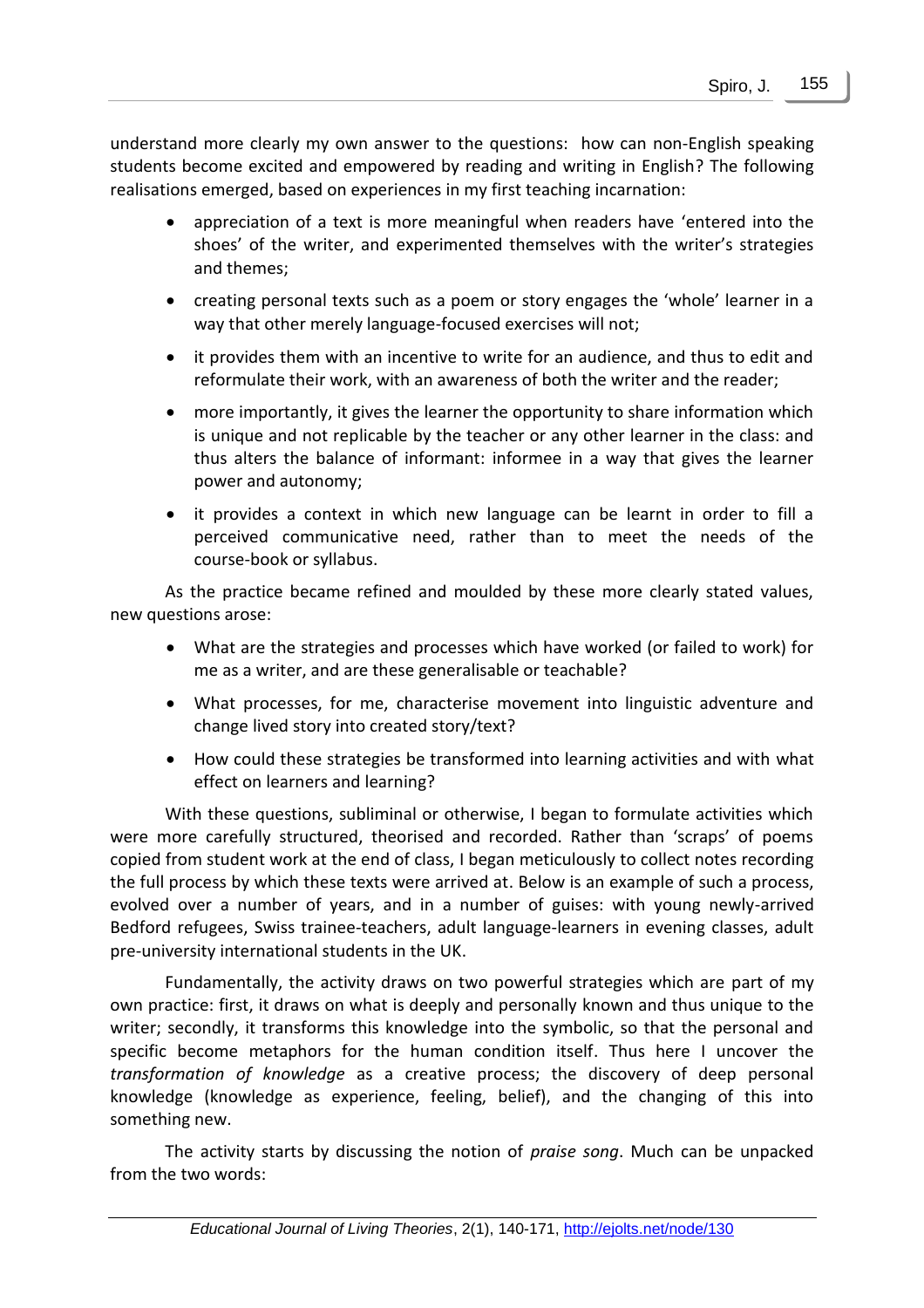- *praise* something we love, value, admire, describe in words, an admiration made known, 'flung to the heavens'.
- *song* something chanted out loud, perhaps with musical instruments such as drums, perhaps accompanied by dance and movement.

All of these are the case with traditional praise song from black Africa. Just a few lines capture their quality and impact:

> *You lime of the forest, honey among rocks, Lemon of the cloister, grape in the savannah. (from an Amharic love song, highlands of Ethiopia) (Heath, 1993, p. 102) My bull is white like the silver fish in the river, White like the shimmering crane bird on the river bank White like fresh milk! (from a Dinka praise song, south of Sudan) (ibid., p. 104)*

Having introduced the topic of praise song, shared interpretations of what it might mean, and offered examples, the stages of the activity involve moving ever nearer to the learners generating songs of their own. The first example above is praising a lover; the second is praising a bull. But praise songs could be about anything we admire. Pablo Neruda (1973), for example, writes in praise of ironing:

> *It wrinkles, and it piles up, The skin of the planet must be stretched, The sea of its whiteness must be ironed. (p. ii)*

A moment of visualisation gives time for the group to conjure up something loved and admired, object, activity, human being, animal. In my own experience of this activity, I conjured up my violin, to which I have been monogamously attached since the age of 14. Other participants have chosen to praise: the hairdresser, the washing machine, new shoes, although more frequently, praise is for best friends and family members. Especially is this the case when the learners are distant from home, and my examples in this section will be from such a group – a group of adult international learners on a short course in the UK, away from home for three weeks during a cool English summer.

Our next stage is to form a collective list of the objects of praise, as in Column A below. Having done so, and allowed this to illustrate the shared values in the group, I offer to the class a second list of words describing the natural world, side by side with the first. The task is simply to choose the word from the 'natural' list that most exactly describes/compares with, the praise object; or to add a new one that suits better.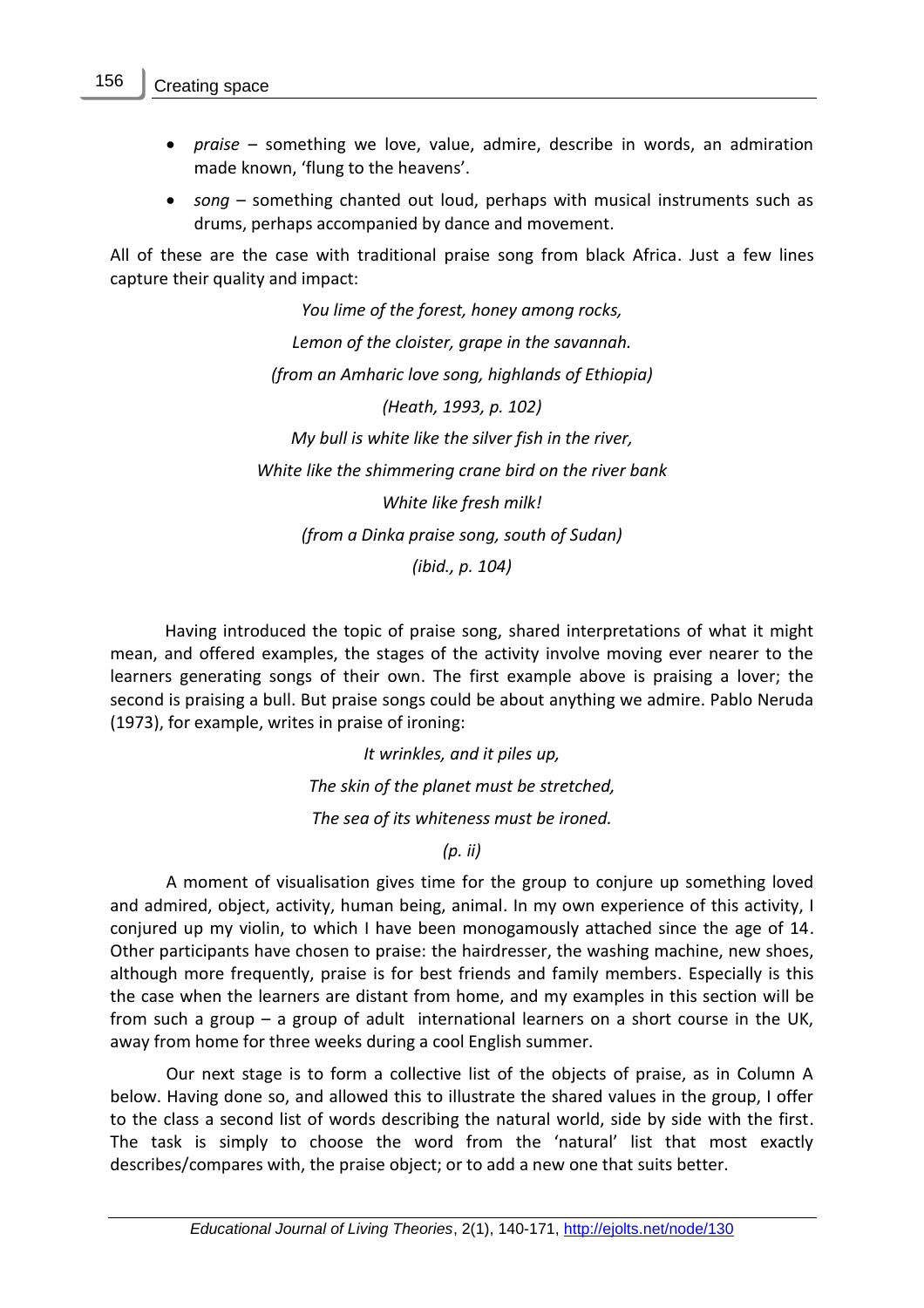| <b>COLUMN A</b> | <b>COLUMN B</b>                 |
|-----------------|---------------------------------|
| <b>Husband</b>  | <b>Shell</b>                    |
| <b>Wife</b>     | <b>Rock</b>                     |
| <b>Sister</b>   | <b>River</b>                    |
| <b>Brother</b>  | Lake                            |
| <b>Mother</b>   | <b>Stream</b>                   |
| Father          | <b>Mountain</b>                 |
| Aunt            | Flower (rose, violet)           |
| Friend          | Fruit (lemon, lime, peach, fig) |

**Table 1:** Blackboard plan for praise poems

With this choice, a simple first sentence is formulated. There are two choices here:

Simile: My dis like a

eg. my mother is like a lake, my father is like a rock

Metaphor: My \_\_\_\_\_\_\_\_\_\_\_\_ is a \_\_\_\_\_\_\_\_\_\_\_\_\_\_

eg. my friend is a shell, my wife is a rose

We have, in one move, leapt into the realm of linguistic adventure. However new the process of writing creatively in English, however great the blocks, few participants have been unable to respond to this process.

From this point, the writers are asked to 'grow' their metaphor (or simile) by explaining in two or three short lines, why mother and lake (or father and rock, or wife and rose) are similar.

# **Poems from Oxford International Summer School class** My sister is a tree She is tall and I look up at her She is freshly green and she gives me oxygen. When the wind blows at me, she sings for me through the leaves. When the cloud comes, she cries for me through the rain. She keeps growing and offers me bigger shelter, Oh, how I love my sister! And I hug her round with both my arms (Student from China)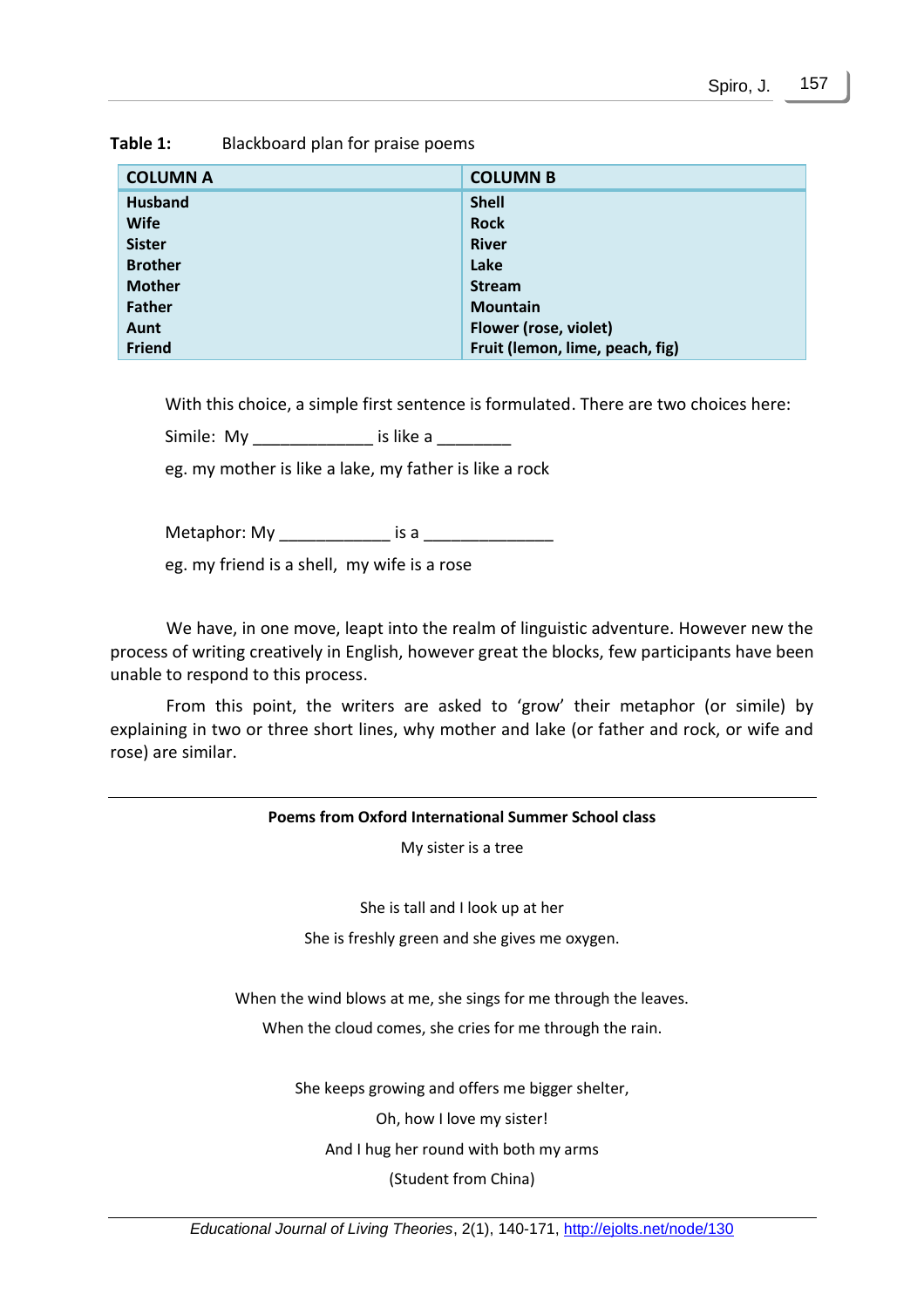My grandmother is now an orange Her skin is no longer smooth She's seen – not only – sun in her days At 90 she's still full of juice. (Student from Peru)

My brother is a tree. While his roots burrow deep, He grows up into a new world. (Student from China)

My husband is a river He flows quietly along My daughters are flowers Even their skin blooms (Student from Switzerland)

In some ways, the poems are their own testimony. They reveal both the universal story -the common experience of life and loves, and the specificity of these stories; the lively 90-year-old grandmother, the brother just leaving home who 'grows up into a new world', the fresh skin of young daughters: 'even their skin blooms'. The poems also illustrate the balance between revealing self: 'Oh how I love my sister!' and establishes a safe distance through metaphor: 'she is a tree'. Most of all, the poems also make clear that capturing feelings creatively and memorably is within the capacity of every language-user and learner, if they choose to make the 'poetic leap'.

To be fully congruent with the process, I offer here a poem I wrote alongside my students, in response to this task. I began with the violin as my love object. The violin then became a metaphor for marriage: my violin is my husband/my husband is a violin. As the one became the other, the following poem evolved, and I add this to the mix. It will be apparent to the reader that I broke my own 'rules' – starting with the simple figurative sentence and proceeding to 'unpack' the metaphor. As a writer, I edited out this first opening line, making the poem something of a riddle, making the reader work at interpreting, and making both halves of the metaphor equally strong: is this about a husband, or is it about a violin? The process of editing, selecting, introducing further layers of ambiguity, is something my learners may have progressed to, had there been the purpose and objective to do so.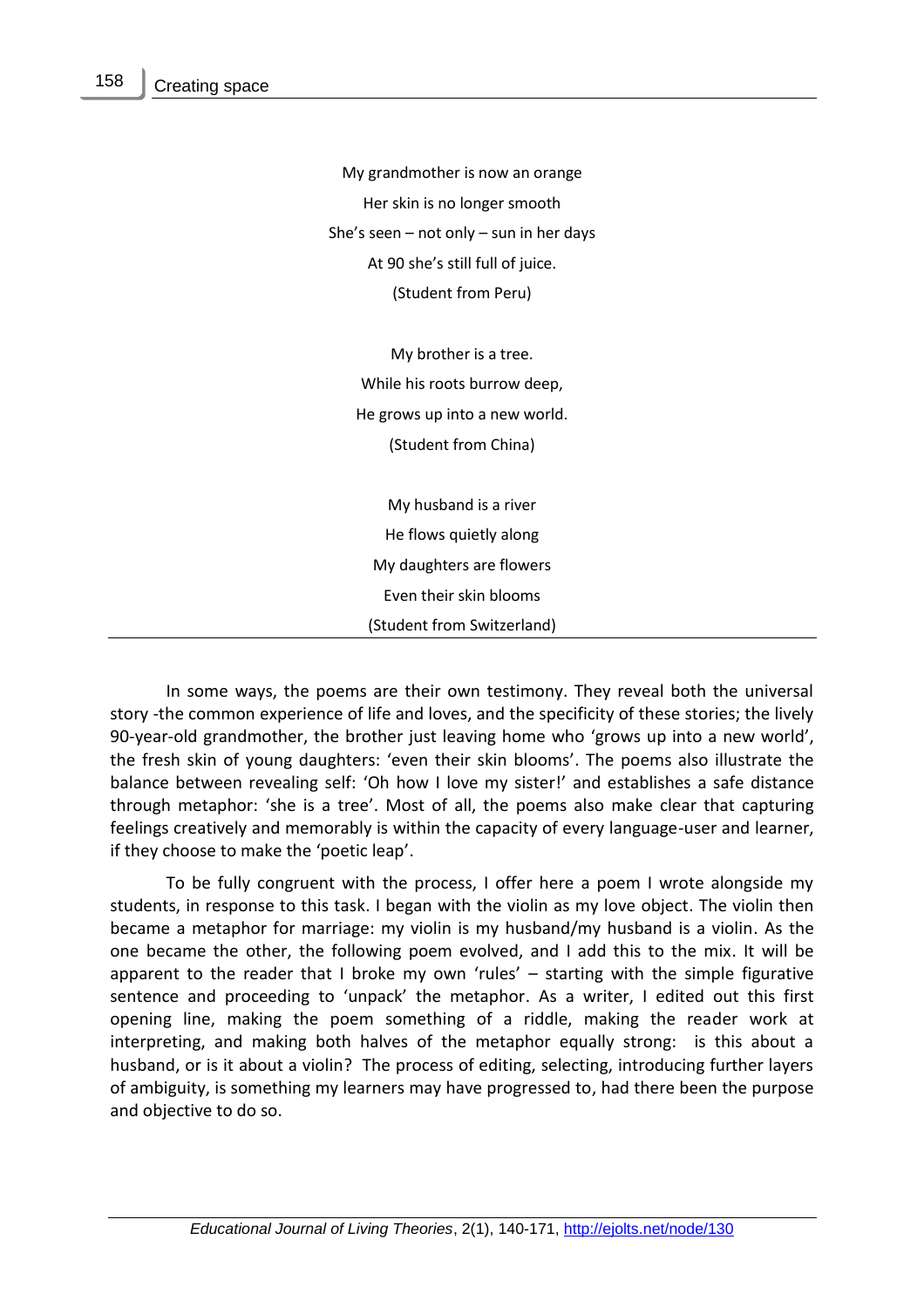I knew from the first moment we would find a voice, a way to sing, you just wood and string without me, and I a reaching in space, a breath between notes without you.

> I knew how the singing would be, like a kite on air, a running like a wild child into sea.

I wonder now about the mystery in your wood, if you mourn the forest where you were, if the wine-brown memory in your grain holds all the singing we have done, all the ways we have reached for new notes, all the ways we have found our place.

Other examples of students responding to creative space can be found in the following locations:

- poems generated with teachers at a British Council workshop;
- lessons and student writing: in national journal for English teachers.

I have found that being congruent with my own practice and beliefs has made it possible to communicate within increasingly broad parameters: from my own classroom, to communities of fellow teachers on Master of Arts and teacher-development programmes, to large conference audiences, to global publishers such as Oxford University Press (Spiro, 2004; Spiro, 2007). The Image 1 represents a number of developments for me: visually it shows how very small one person is, and potentially invisible, amongst a large sea of people. Yet interestingly, the same image can suggest the opposite, in that it shows how one person can inhabit a space which is commanding and draws attention to itself. The situation itself, of course, offers permission to 'hold the floor' and includes expectation of 'something to say'. In fact, discourse conventions would suggest that the audience will struggle to find meaning and value in the speaker, simply by virtue of these conditions. However I have stepped off the stage which was set up for the speaker; I have also broken the conventional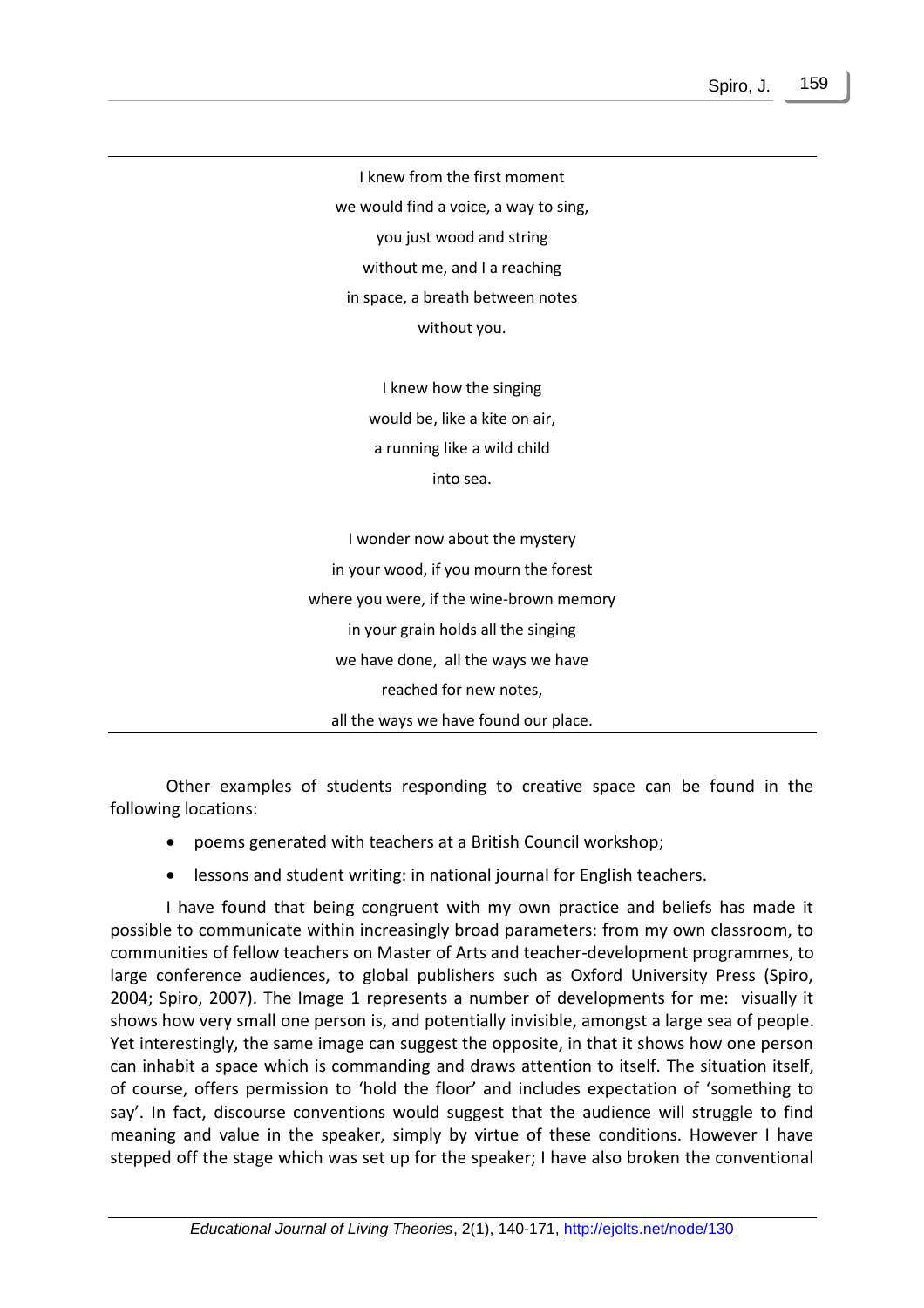silence between speaker/audience by involving them in the dialogue and walking between the aisles, eliciting responses to my story cues and openings.



**Image 1.** Storybuilding with teachers at the Malaysian International Conference for English Language Teachers, April 2004

## **6. What living theory emerges and why does this matter?**

It is interesting for me to observe that my expanding terrain of influence has emerged concurrent with my own understanding of what it is I am doing and why. As I have lived the experience of teaching/writing, I have also understood what the values are which guide me, and where I stand within the struggle for creative space. In effect, as I have created this space for myself, I have been able to expand it so more and more are able to share it with me. In so doing, it is possible to return to, and respond to, the debates about creative process identified in Section 3 above.

#### **a) The creative process as finding a voice.**

As a novelist, I explored ways of shuttling between timescales, so that narrator-aschild and narrator-as-young-woman 'spoke' to one another using their own contrasting voices. Only through finding *their* voice was I able to fully define their character and the architecture of the novel as a whole. In so doing, in effect I found my own voice and confronted the issues and concerns which had subliminally influenced me. Similarly, these approaches formed a basis for guiding students to find their own voices through hearing and empathising with one another, and speaking to (and sometimes for) influential people in their lives.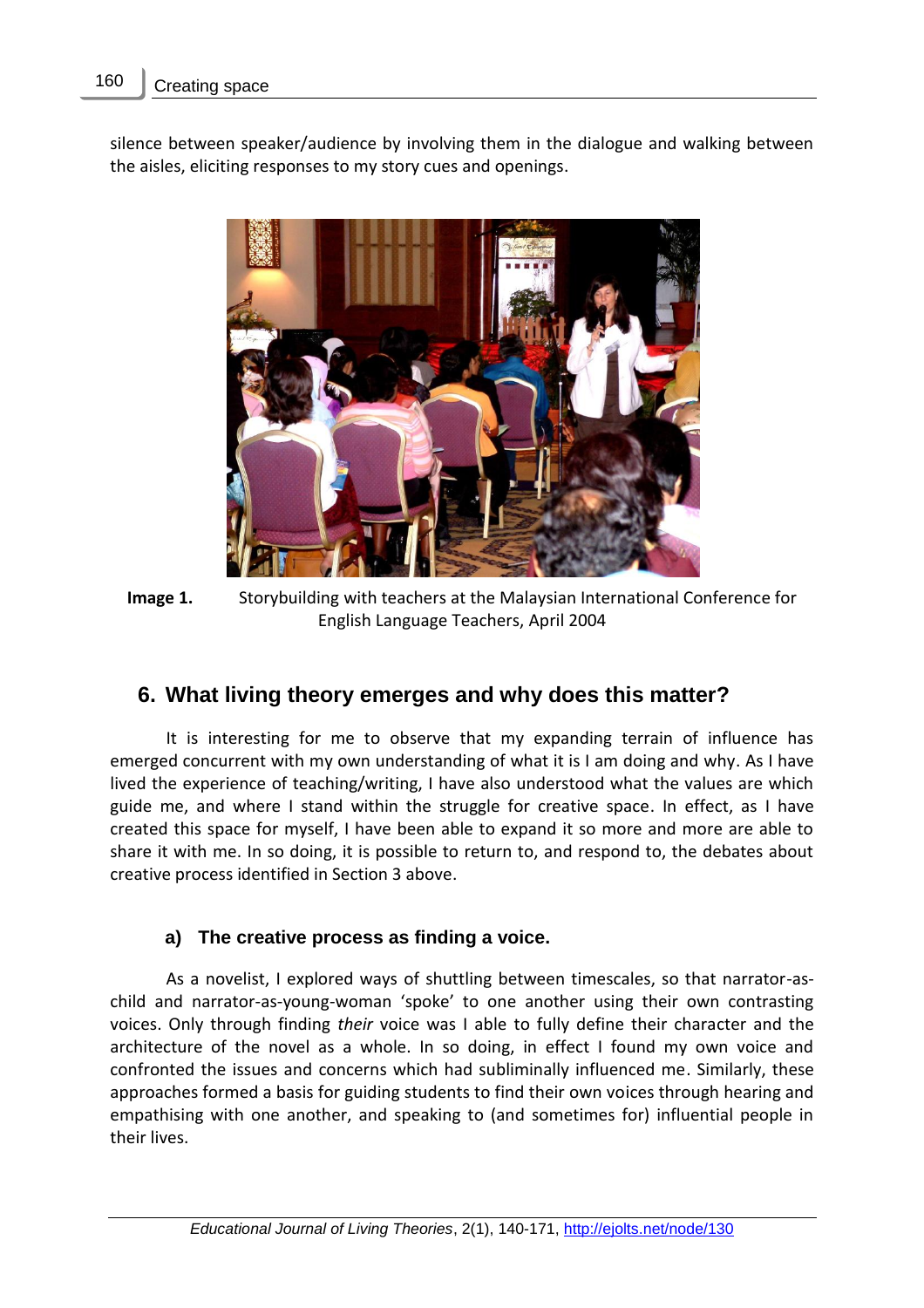#### **b) The nature of research/information as the stimulus for creative process:**

Here I refer to the transformational nature of *information* as a grounding for empathy and connection. Conrad described this sudden transformation of information into creative process, as catalyst: 'what a student of chemistry would best understand from the analogy of the tiniest little drop of the right kind, precipitating the process of crystallisation in a test tube' (Conrad, 1920, p.6). I too engaged in this 'chain' of learning when writing my novel, by drawing on library research and oral history as catalyst for the story. In effect, the writing process involved an interweaving of system (what there was to learn from life narratives other than my own), and freedom (how I might change and transform these to create story).

#### **c) The creative process as connecting the specific and the universal.**

The process of moving from a single point to an all-embracing one, is described by the Turkish Nobel prizewinner Pamuk: 'when a writer shuts himself up in a room for years on end, with this gesture he suggests a single humanity, a world without a centre' (Pamuk, 2006, p.17). In describing the specific, personal or anecdotal, storytellers invite the 'compassionate leap' of the reader to recognize these stories as part of the larger human story, and deriving from an honest account of this. So, whilst my novel drew on the stories of a specific uncle, it also became symbolic for me of all displaced people. The poems written by students over the years of experimentation and practice, describe both the small and the large: homesickness for Cyprus, Iraq or Chechnya and at the same time, the pain of war, separation, loss and longing.

#### **d) The creative process as the embracing of paradox.**

This is the possibility of holding several truths simultaneously. Several of the creative processes described above, are also parallel truths which are held side by side: as a writer one must balance the specific and the symbolic. As a teacher one must balance the role of empowering the individual, with the role of preparing the individual for public and accountable success; assessment as the bridge between individual learning and external validation.

#### **e) The creative process as capable of development, nurturing and 'scaffolding'.**

Understanding the 'machinery' of the creative process can help to drive it more energetically forward. As an educator it has been important for me to anatomise the skills and knowledges I mean by *creative* in order to frame it for others. As a writer it has been important for me to deconstruct what I have practiced intuitively since childhood, in order to understand what it is that continues to drive and shape me as a writer. In this enterprise I have been able to arrive at an understanding of my own values as a writer, and to recognize a commitment to perpetual self-improvement as a driving principle.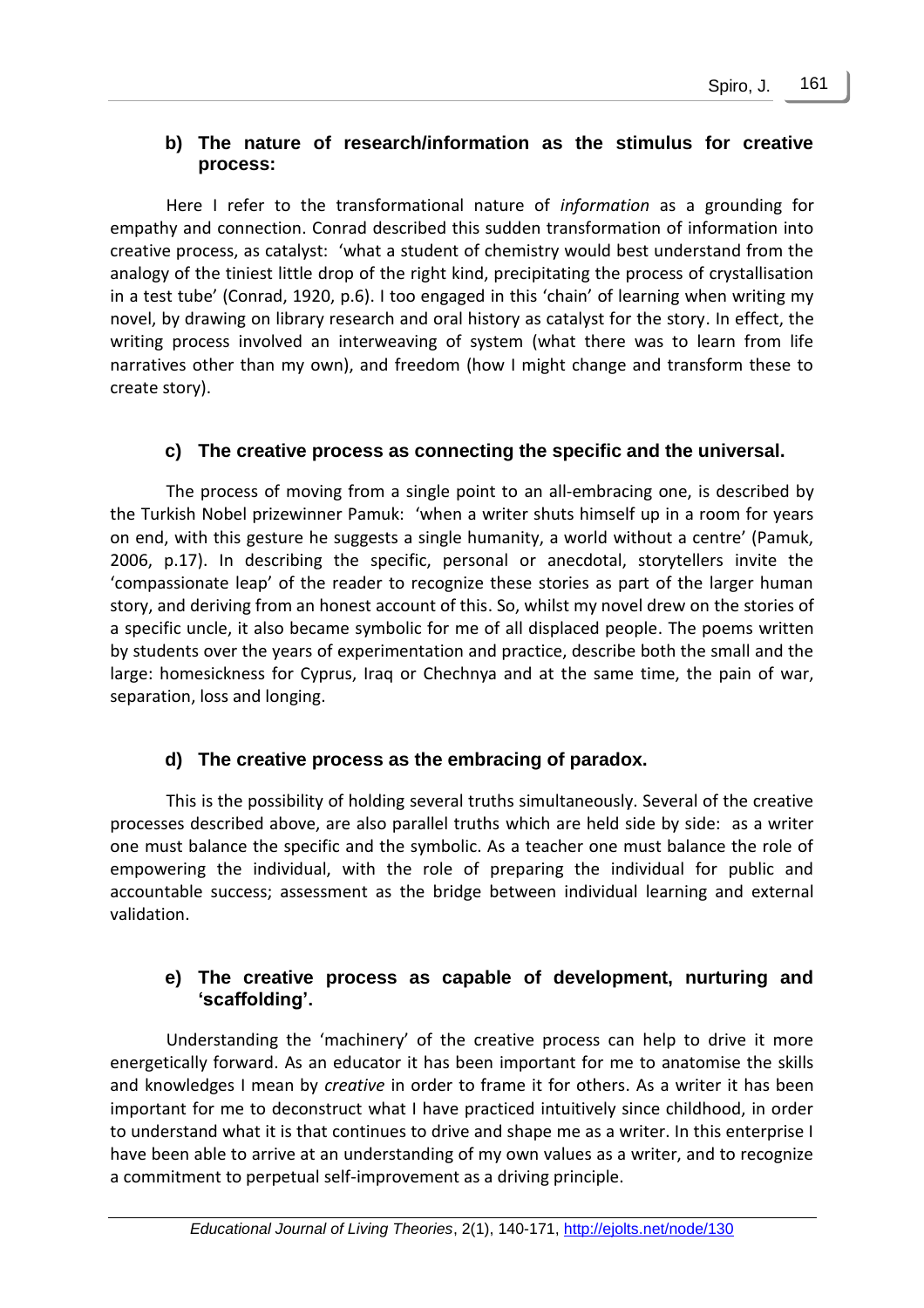#### **f) The creative process as doing something in the world.**

This paper premises that the creative process does something in the world because it makes something happen: growth in self-esteem, in knowledge of self or other, in curiosity and purpose; improved practice in the classroom, a shift amongst learners from readers to reader/writers.

Thus, I arrive at my own meanings of *creative* as I describe myself as a *creative writer*:

- the capacity to transform knowledge (knowledge-as-experience) into something new, unpredictable and unique;
- an inner drive to continue doing this;
- a belief in the value of what I am doing;
- an awareness of audience, and the continued tuning of my message for this purpose;
- a dedication to the discipline of writing as craft, and to a process of perpetual self-improvement.

In my own definition, the creative process involves the discovery of deep knowledge and the changing of it into something specific, shaped and new that communicates to others. By knowledge, I include: what emerges freely from the unconscious; deeply felt experience; the understanding that emanates from empathy and connection; the insights derived from new information. All or one of these are starting points for creative transformation. When I write, in addition, I aim to trigger in the reader a similar leap in understanding, to be perhaps the starting point for another chain of learning and transformation. In unravelling this process educationally, I have aimed to provide the opportunity for learners to discover their own deep knowledge and to transform it into a new shape that communicates powerfully. This new shape may be a story, a poem, a performance, a speech, an image, but it carries the knowledge beyond the self and towards others, extending the collective understanding of what is possible, what can be made, and what can be imagined. In doing this, the writer/learner is him/herself transformed. The experience of writing or 'making' in this way can lead to changes such as an expansion in understanding, in self confidence, in independence, in self discovery, in motivation to do or say something new, in the shape and scope of knowledge itself in the learner's mind and what the learner can then do with this. It is this chain of discovering knowledge, making of it something new, and being transformed by it, that I call *knowledge-transformation*.

Whilst *knowledge-transformation* explains where I stand in relation to the creative process, *creative space* defines the environment needed for this to happen. This is the space created by the teacher/mentor in virtual or actual classrooms that allows the learner to work at the height of his/her capacity. It is no therapeutic, comfortable space. It combines the expectation of best possible achievement, with the opportunity for this. It maximises the possibilities, stretches the boundaries, and raises the bar of expectations. In creative space, the learner/writer strives for the best he/she is able to be, patient with the trial and error, the discipline and the tedium, that this entails. Here the chaos and the order of the creative process are at liberty to come together as they need to, both for the project and its maker.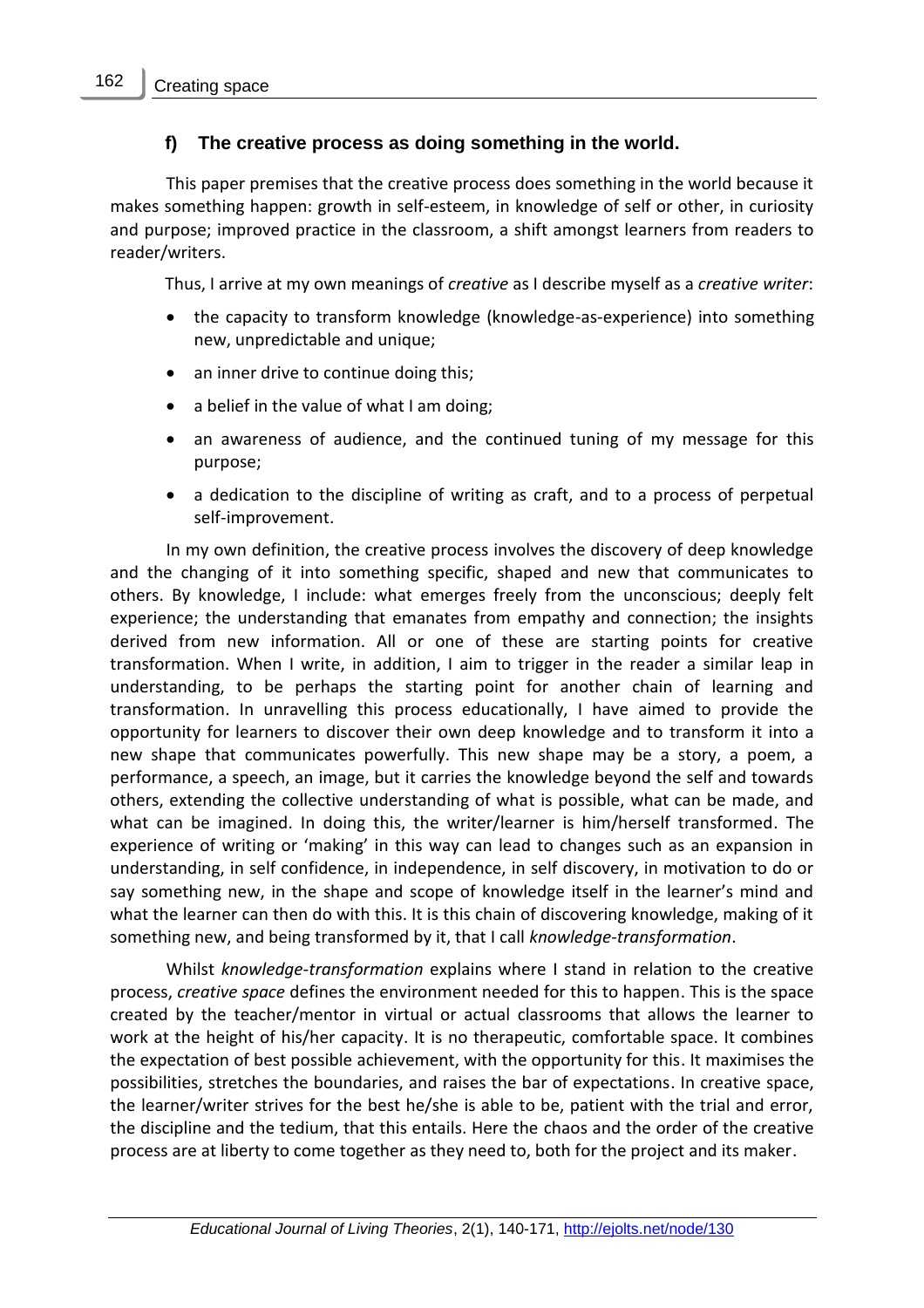My story, 'Eye and the Fellow Traveller', enacts the meanings I have discussed above. The story describes my journey towards a doctorate in education, a goal which seemed unachievable without the kind of supervision I was fortunate to experience from my Bath University tutor, Jack Whitehead. The story emerged as part of my reflection:

- Why was this so successful a learning experience?
- What did it look like, feel like, and lead to?
- What did it teach me about the optimal conditions for learning about *creative space* itself?

I answer these questions by setting up my own myth – characters that are representative rather than specific and named and a setting which is any-place. The journey is both guided by the teacher  $-$  in that he understands the destination- but also by the learner, in that she/I am permitted to find my own route and stepping stones on the way. My story at one level is an example of what it means to transform knowledge-as-experience into something new. On another level, it illustrates what *creative space* might look like, translated into myth: an open landscape with multiple pathways, in which the traveller needs to discover his/her own capacity in order to reach the destination. It contrasts the controlling teacher who creates the learner in his/her own likeness, with the empowering educator whose influence allows the learner to become more truly and fully him/herself. This optimal learning relationship, and my own supervision-experience in particular, seemed to contain these ingredients:

- A mutual sense between learner and teacher of the intrinsic value of the enterprise;
- the time for 'slow' learning to take its natural time and course (including false starts and mistakes on the way);
- the mutual commitment of learner and teacher to work at the highest level of their capacity;
- a mutual belief that learning comes from a deep investigation of one's own resources; a mutual openness to learning from one another.

In representing this experience of optimal learning as story, I am enacting the values I have explored in this paper: discovering the deep knowledge that emerges from a life as a poet/writer and a life as an educator, and transforming this duality into something symbolic and new. In this article, too, I am joining academic and creative selves, allowing the two to live, and write, and publish, side by side.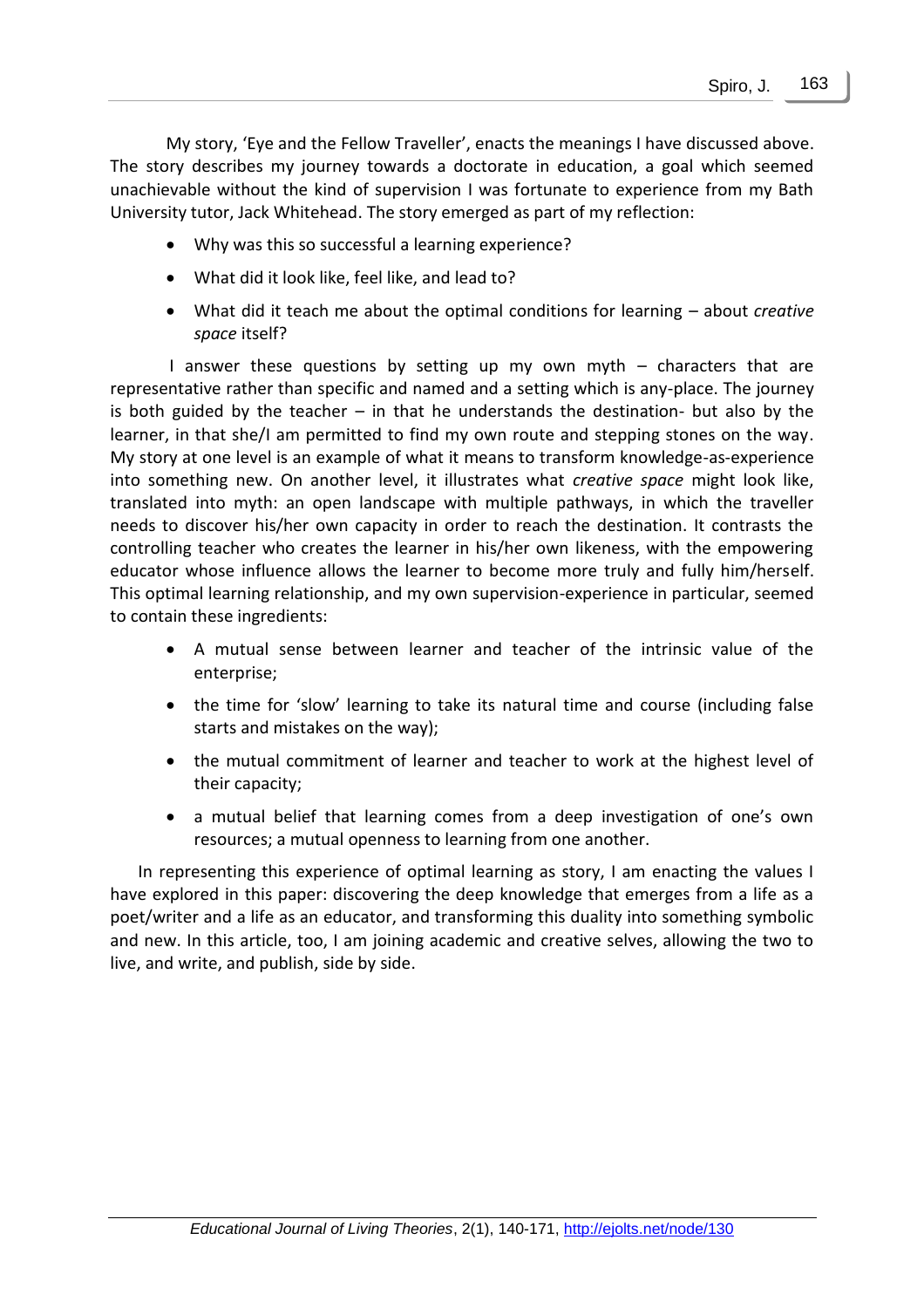#### **Story Epilogue: Eye and Fellow Traveller**

One day I came to the edge of a cliff. There seemed no way forward, and the way back was blocked by a strange and faceless creature that stood with his huge arms stretched across my path.

'Only members of the Laurel Crown Club may proceed,' he said.

'Which Club is that?' I cried, tired from all my many travels, 'and how can I join it?'

'You join it by following my dance, step by step, and after each step, proving you are as good as I am.'

'But that's ridiculous,' I said. 'Why should I want to do that? Look, here is the garland of the storyteller, woven by myself from a thousand stories.'

'That is nothing,' said the creature.

'And here is the crown of the teacher, made of shells excavated from a thousand shores and threaded together with spun learning.'

The faceless creature laughed a bitter icy laugh.

'None of these will bring you the Laurel Crown, because none of the steps are like mine,' he crowed. 'Without this, how do I know you are good enough to continue the journey?'

'Because of all the journeys I've already travelled!' I shouted. 'The bridge-building journey, the river-crossing, the boat-making, the flower-blooming, the story-making, the wisdom-excavating journeys. Do none of those count?'

'None are mine!' yelled the creature. 'And I, Thought Doctor, am the only one that can lead the way. Take my journey or none at all.'

''OK, if you must, show me the way then. Since I have travelled so far, I might as well do this further journey.'

Thought Doctor pointed with his long bony finger towards the hills. I noticed a long narrow track like a railway that burned an unbending route through the valleys, tunnelled through the hillside, and plunged into the woods the other side.

'That's it,' he said. 'You follow me, along the track, copying my dance, and at the end you win the crown.'

The journey seemed possible, and better than throwing myself over the cliff. But still, it did not seem a very exciting or useful way to travel, with so much landsCape to explore on either side of the narrow track, and so many ways to explore apart from following his single step. And how would I carry with me all the garlands, sarongs, shells, and songs of previous journeys, if I was not allowed to offer them and share them on the way?

I threw myself down onto the grassy ground to think about my options. As I did so, I noticed appearing from behind Thought Doctor's cloak, a silent group of people, cloaked, pale and downcast, gathering around me on the cliff.

'We are members of the Laurel Crown Club,' they said.

I looked at them now as they stood nearer me.

'But you all look the same!' I cried.

'When we started we were all different,' one of them said, 'but by the end we have all learnt Thought Doctor's moves so well, we look just like him.'

'If you are Laurel Crown members, where are your crowns?'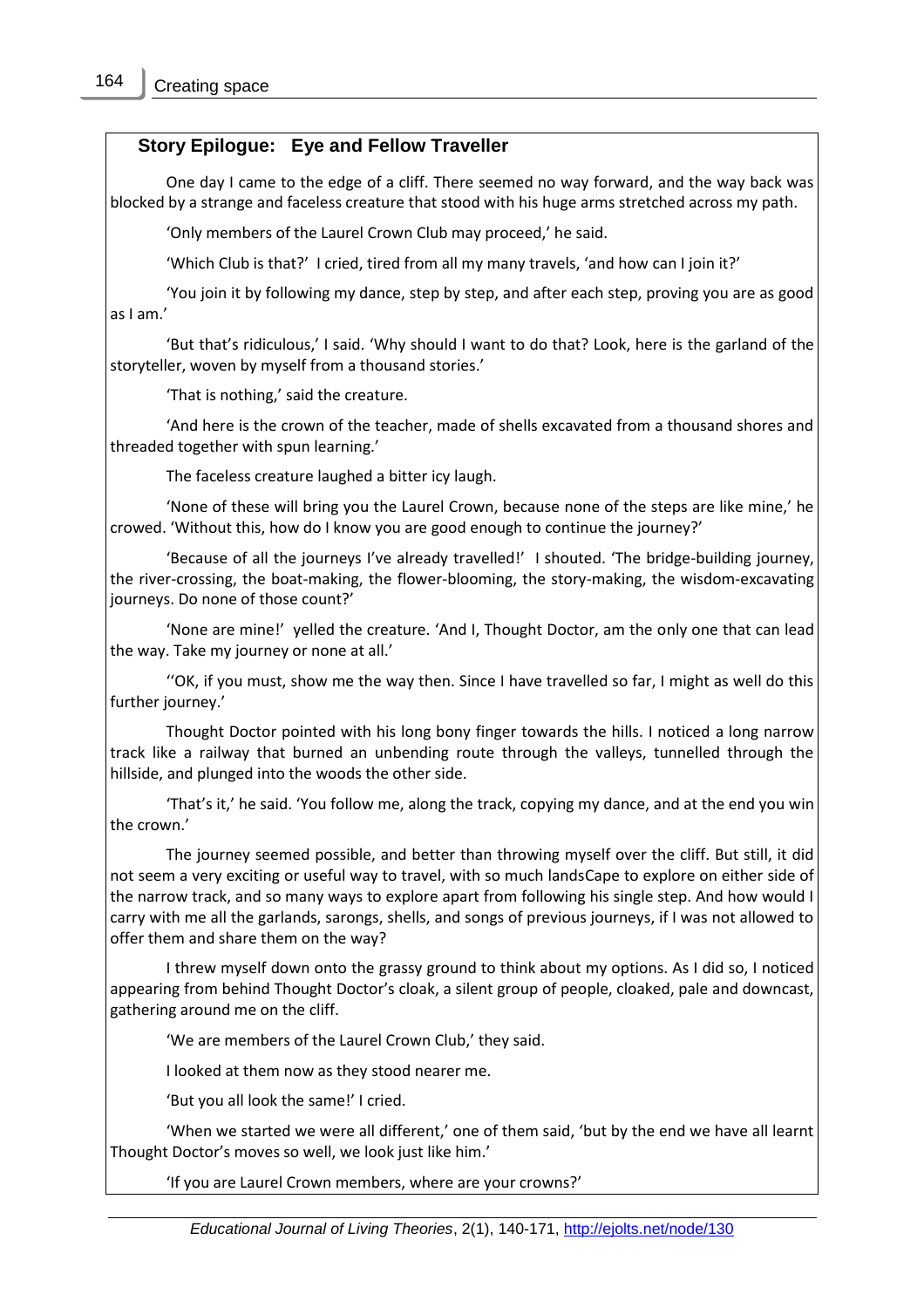'Here!' said one, and threw off his hood to reveal a shiny metallic crown that looked far too heavy for him and made him stoop forward.

'Here!' said another, and revealed the same metallic shiny crown but it was so large it kept dropping over her eyes, and she had to push it up every few minutes.

'Here!' said another, and there was the crown again, but every so often the poor owner picked up a corner and began scratching underneath, shifting it round so it would sit more comfortably.

'None of your crowns fit!' I cried, concerned for them.

They laughed in chorus, like a pond of hippopotami.

'Of course not. There's only one size crown. If it doesn't fit, well that's just too bad. They all need to be the same size, to make sure it's all fair.'

'But being just the same size makes it NOT fair,' I cried.

Thought Doctor rolled his eyes, exasperated, and turned away.

'She clearly doesn't understand,' he snorted. 'Come, Club, let's leave her here to think.'

I sat by the cliff edge, suddenly alone, and looked in both directions. In one direction was a sheer drop down to a fast running river gorge. On the other was the Laurel Crown track, long and straight, with bunches of flowers every so often along the route where travellers had failed to survive. What to do? Now, with the Thought Doctor gone, there seemed to be many more possibilities. Looking again at the landsCape ahead, it seemed laughable that there should be only one track forwards; on the contrary, there seemed to be an infinite number of paths, and surely nothing would stop me exploring them?

Encouraged by this thought, I stood up and again reviewed my options. In one direction was open hillside scattered with a blue dusting of heather; in the other direction was the path I had come from, winding over the cliff edge and dropping back down to a chain of rocky bays. I chose the new direction, the open hillside. Surely, if I set foot there, Thought Doctor wouldn't stop me?

So I began the new path, into the blue heather and the unmarked terrain. It was welcoming underfoot, and comforting to walk inland away from the cliff edge, wading through the tall grass, not knowing where it would lead me. After a while, as I walked, I suddenly became aware that there was a Fellow Traveller quietly beside me, and like me, quietly tracing the path of the wild flowers. I looked up to take note of him, and to my surprise, saw he was wearing a crown too.

'Oh! Your crown fits!' I cried.

'Of course it does,' said Fellow Traveller. 'I made it myself.'

We carried on walking, quietly for a while.

'But is it a Laurel Crown, like the others?'

'Yes, of course it is.'

'But did you do that long journey, like the others?'

'Yes, yes I did,' said the Traveller patiently.

'But how is it you don't look just like all the others? How is it you have strayed off the track?'

'Well I worked out the route for myself.'

'Is that allowed?'

'Of course it is. That's what I did, and I have a Crown and it fits just fine.'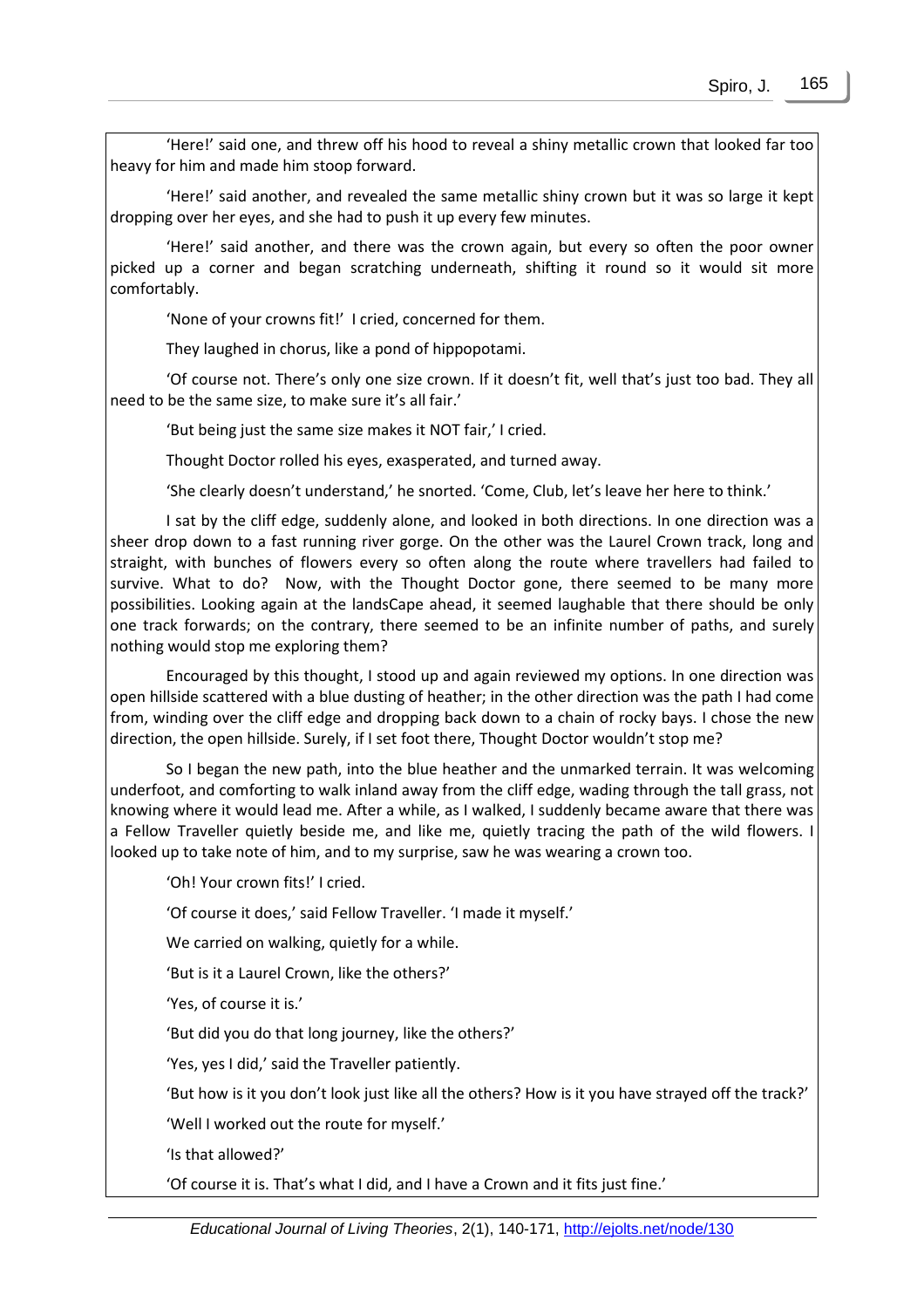I could see that all of those things were true. It seemed an exciting and revolutionary way to become a member of the Club.

'Could you show me how I might get a Crown that way too?'

'Sure, of course.'

We carried on walking, and the Fellow Traveller didn't seem to be showing me anything at all, but just following where I went along the hillside.

'But you aren't showing me. Shouldn't you be showing me the way?'

'No, quite the reverse. You choose which way you want to go, and I'll come along with you.'

'Are you sure?' I asked, nervously. It all seemed so different to Thought Doctor.

'Look, the end of the journey is over there.' He pointed beyond the wood where the narrow track disappeared. 'You can get there any way you like.'

I took from my sack a handful of shiny stones gathered from a Mexican beach and threw them down.

'Can I use these as stepping stones?'

'Sure, of course,' and we jumped from one to the other, first me, and Fellow Traveller following.

'Take a stepping stone to put in your crown,' he said, as we reached the end. 'Now, where next?'

'If I scatter the marigold garland we could follow its scent,'

'Sure, try that,' said Fellow Traveller.

It was tiring, running after the scent of the marigold as it blew in the wind, and at the end, I threw myself down on a rock and sighed.

'I don't know where to go next.'

'Yes you do. Look in your bag.'

'I've nothing there. Nothing useful at all.'

'Of course you have. Just have a look.'

'A sari from India, a sarong from Hawaii, a branch from the learning tree, -'

'OK, let's start with the first one. Find out where the sari wants us to go next.'

I took the sari out of its bag. It was buttercup yellow with streaks of quiet lavender, and as it unfolded from the bag it began to blow like a sail towards the east.

'There we are then,' said Fellow Traveller, 'that's the direction we have to go in.'

So we followed the sail of the sari, and then the kite of the sarong; and then the branch of the learning tree doused us around the tors and I hardly knew we had travelled so far before I realised the station had appeared at the end of the Thought Doctor's narrow track.

'Do you mean we are nearly there?'

'Sure. You need to get your laurel crown ready for submission to the Club.'

'Oh no, one of those terrible metal ones that fall over your eyes and itch?'

Fellow Traveller laughed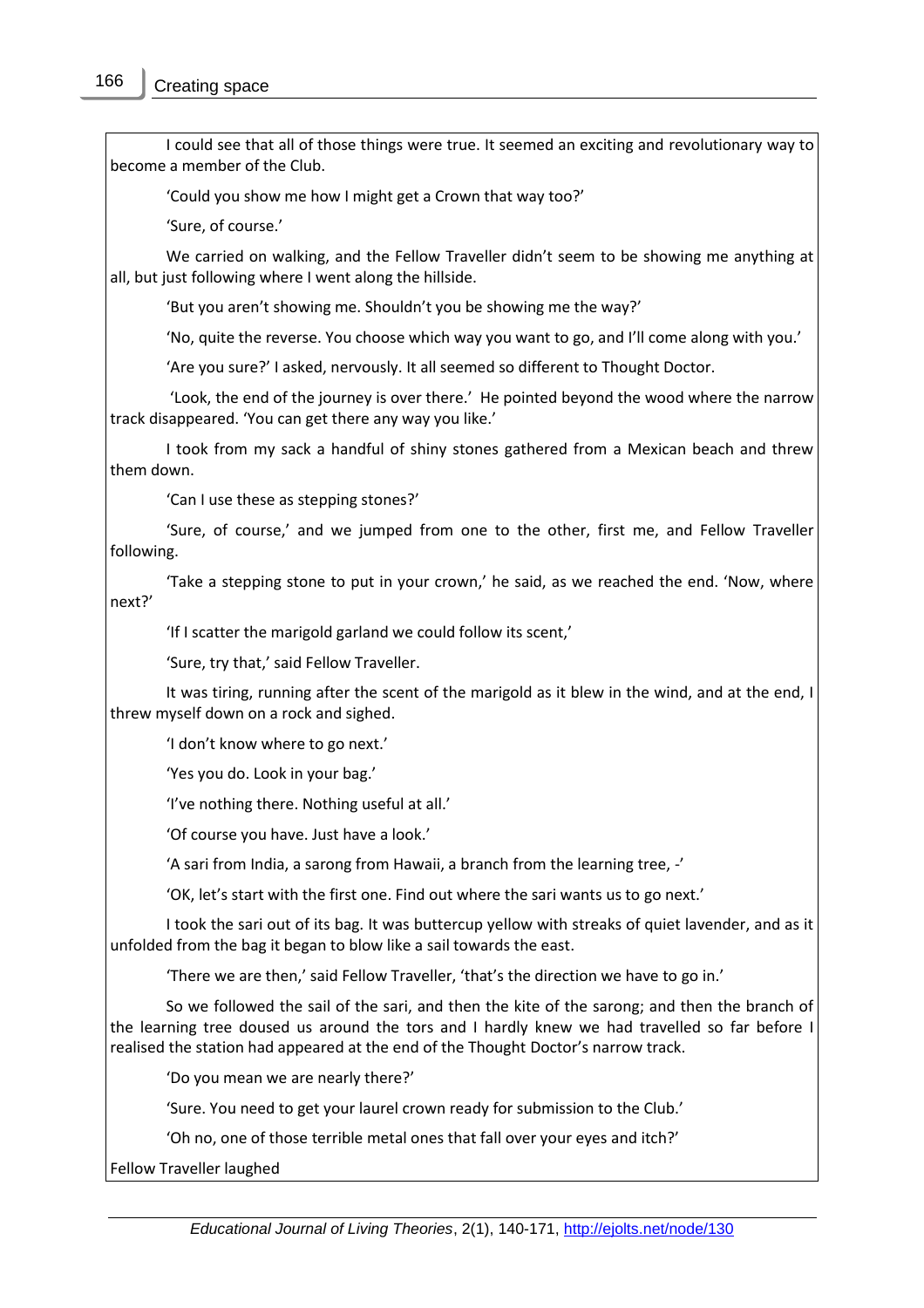'A made-to-measure one, made with all the mementoes of your journey. It will take two months to craft'

'Are you sure?' I said. 'Will it be as good as the others?'

'Well, I think it might be better, because for one thing it will fit, for another it will be quite unique and for another it will have mementoes of your journey inside it.'

'What do I do when I reach the last station?'

'When you arrive, and put on the crown, look in the mirror. There you will see what you have become and where the journey led.'

In a quiet place at the station gates, I unfolded all the contents of my travels around me and spread them on the ground. How to fit them together? Surely they could never be crafted into one coherent and beautiful piece?

But as I stared at them hour after hour alone now outside the gates of my destination, it all became clear.

The learning branch became the strong anchor that held the crown together. With the golden learning thread I wove in the Mexican stepping stones, securely at the front. Then I rolled the lavender and buttercup sari and the sarong with the silver fish and turtles, into long narrow drapes and plaited them together with the learning thread to hold the branch in place. Between the binds and threads, I planted small clusters of heather from the journey. The crown was fragrant and colourful as a spring garden. Then I lifted it to my head, and tied the plaited fronds behind just tightly enough to be comfortable and secure.

'Will this do?' I asked.

'What does the mirror say?'

I looked in the mirror. I saw myself, like a spring goddess with all the colours of the hillside in her hair. I didn't look a bit like Thought Doctor or even like Fellow Traveller.

'I look like the goddess of my story!' I cried, surprised.

'Exactly that, 'said Fellow Traveller. 'The journey was yourself, so it follows that the journey leads to yourself. And your Crown celebrates yourself.'

'Is that going to be alright, do you think?'

'That's the only way it *would* be alright. I think you are ready to submit your Crown to the Club,' said Fellow Traveller.

And together we walked towards the gates of the station at the end of the mountain path, both of us with heads high, wearing our Laurel Crowns.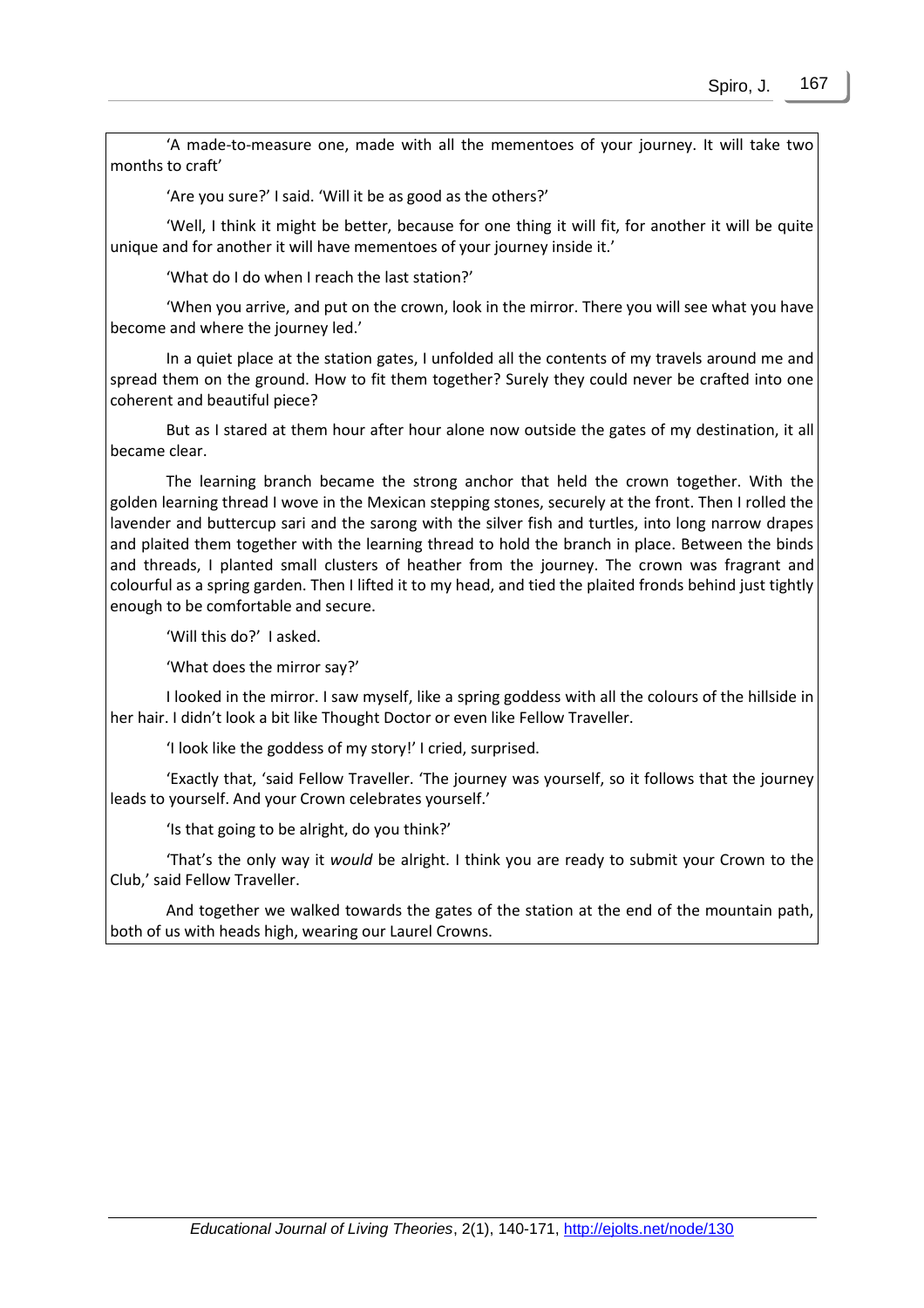#### **References**

- Abbs, P. (1994). *The Educational Imperative: A Defence of Socratic and Aesthetic Learning.* London and Washington DC: Falmer Press.
- Abbs, P. (2003). *Against the Flow: education, the arts and postmodern culture.* London, RoutledgeFalmer.
- Allende, I. (2007). In Giving I Connect. In J. Allison and D. Gediman (Eds.), *This I Believe* (pp. 13–15). New York: Holt.
- Allison, J., and Gediman, D. (2007). *This I Believe: the personal philosophies of remarkable men and women*. New York: Holt.
- Allott, M. (1959). *Novelists on the Novel.* London: Routledge.
- Balshaw, M. (2004). Risking creativity: building the creative context. *Support for Learning*  19(2), 71–76.
- Banaji, S. and Burn, A., with Buckingham, D. (2006). *The Rhetorics of Creativity: a review of the literature.* Centre for the Study of Children, Youth and Media Institute of Education, University of London: Arts Council England.
- Baylis, N. and Morris, I. (2006). *The Skills of Well-being.* Wellington College: Personal Health and Social Education Department.
- Bell, J. (1995). *Teachers Talk about Teaching.* Milton Keynes: Open University Press.
- Ben Peretz, M. (1995) *Learning from experience: memory and the teacher's account of teaching*. University of New York Press, Albany New York.
- Bernstein, L. (2007). The Mountain Disappears. In J. Allison and D. Gediman (Eds.), *This I Believe* (pp.19 – 21). New York: Holt.
- Boden, M. (1990). *The Creative Mind: Myths and Mechanisms.* London: Weidenfeld and Nicolson.
- Boden, M.A. (2001). Creativity and knowledge. In Craft, A., Jeffrey, B., & Leibling, M. (Eds.), *Creativity in Education* (pp. 95–102). London and New York: Continuum.
- Bohm, D. (1998). *On Creativity.* Routledge: London.
- Bourdieu, P. (1984). *Distinction: A Social Critique of Judgement and Taste.* Cambridge, MA: Harvard University Press.
- Brown, L.D. (ed.). (2002). *Practice-research engagement and civil society in a globalizing society.* Cambridge MA: Harvard University/Hauser Centre.
- Buckingham, D. (2003). Living in a Young Culture? Youthful Creativity and Cultural Policy in the United Kingdom. In Mallan, K. and Pearce*,* S. (Eds.), *Youth Cultures: Texts, Images and Identities* (pp. 92–107). Westport Connecticut, London: Praeger.
- Buckingham, D. and Jones, K. (2001). New Labour's cultural turn: some tensions in contemporary educational and cultural policy. *Journal of Education Policy,* 16(1), 1– 14).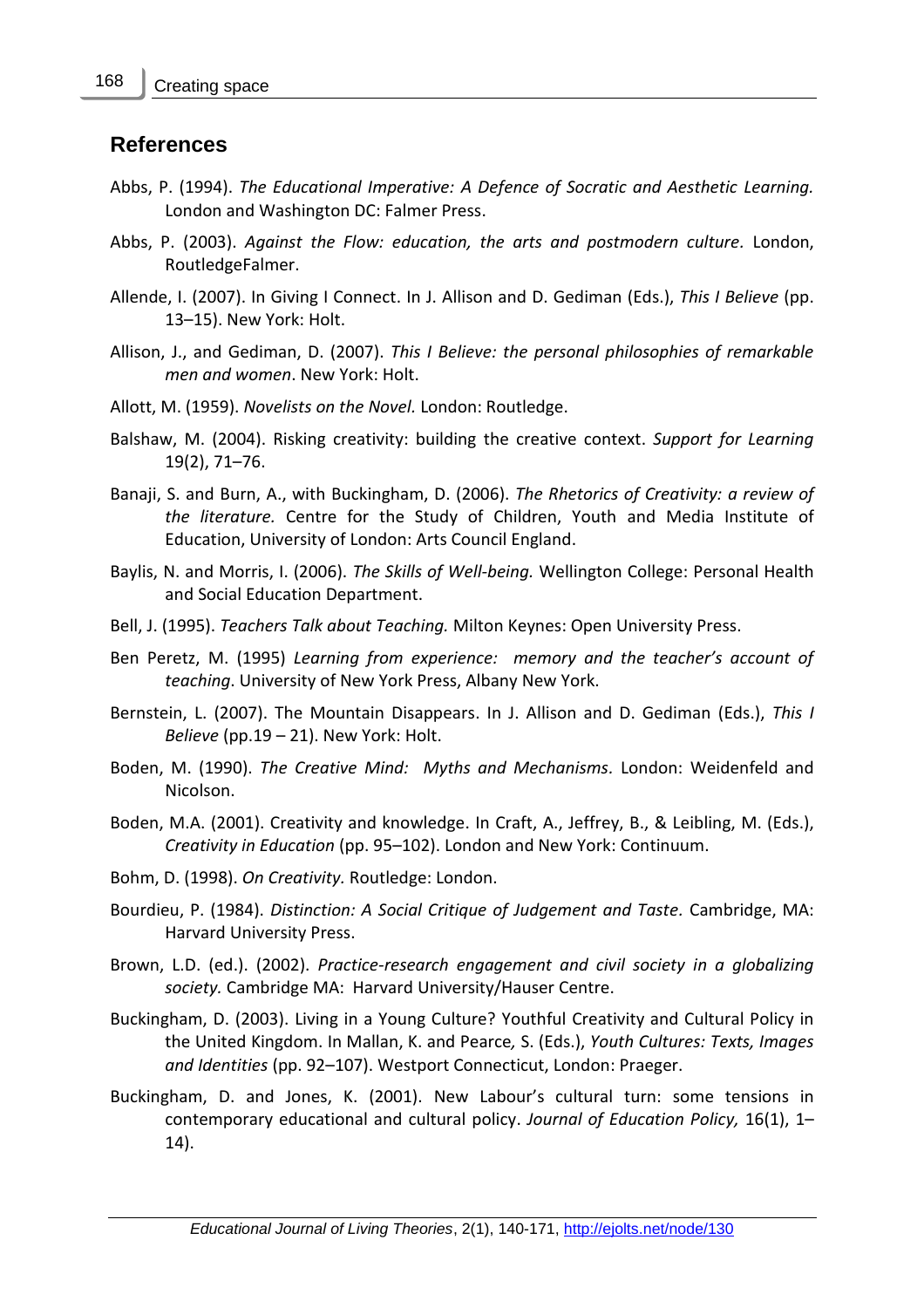- Certificate in Advanced Educational Practice. (2008). *Practitioner reports from Lancashire Creative Partnership projects.* Certificate in Advanced Educational Practice, validated by Oxford Brookes University. Unpublished.
- Carter, R. (2006). Is there a literary language? In Goodman, S. and K. O'Halloran (Eds.), *The art of English: literary creativity* (pp. 84–88). Basingstoke, Hampshire: Palgrave Macmillan/Open University.
- Clifford, J. and Marcus, G. (eds.). (1986). *Writing Culture: the Poetics and Politics of Ethnography.* Berkeley: University of California Press.
- Cocteau, J. (1952). The Process of Inspiration. In Ghiselin B. (Ed.), *The Creative Process: A Symposium.* (p. 81). New York: New American Library.
- Conrad, J. (1920). Author's note. In Conrad, J. (1993, ed.). *The Secret Agent.* Ware, Hertfordshire: Wordsworth.
- Coveney, P. and Highfield, R. (1995) *Frontiers of Complexity: The Search for Order in a Chaotic World.* London: Faber and Faber.
- Cox, M. and A. Thielgard (1987). *Mutative Metaphors in Psychotherapy: the Aeolian mode.*  London: Tavistock.
- Craft, A. (2000). *Teaching Creativity: Philosophy and Practice.* London and New York: Routledge.
- Craft, A. (2001). *An Analysis of Research and Literature on Creativity in Education.* London: Qualifications and Curriculum Authority.
- Creative Partnerships in Education. (2004). *Young Roots, Your Roots: creativity, schools and community cohesion - how to give children a voice.* London: Creative Partnerships in Education. Retrieved February 24, 2009, from [http://www.creative](http://www.creative-partnerships.com/data/files/young20roots20toolkit-36.pdf)[partnerships.com/data/files/young20roots20toolkit-36.pdf](http://www.creative-partnerships.com/data/files/young20roots20toolkit-36.pdf)
- Creative Partnerships. (2007). *Preferred Learning Styles and Creativity: Action Research programme.* Retrieved February 26, 2009, from <http://www.artssmarts.ca/media/preferredlearningstylesandcreativityintro.pdf>
- Cropley, A.J. (2001). *Creativity in Education and Learning.* London and Sterling: Kogan Page.
- Denzin, N.K. (1997). *Interpretative Ethnography: Ethnographic practices for the 21st century*. Thousand Oaks: Sage.
- Department of Education and Science. (2004). *Excellence and Enjoyment and Creating Conditions for Learning.* London: Department for Education and Skills.
- Ecclestone, K. (2007). Resisting images of the diminished self: the implications of emotional well-being and emotional engagement in educational policy. *Journal of Education Policy,* 22(4), 445-470.
- Ecclestone, K. and Hayes, D. (2009). *The Dangerous Rise of Therapeutic Education.* Abingdon, Oxon: Routledge.

Education Guardian. (2005, November 14). *Tedd Wragg Retrospective*. p. 2.

Elbow, P. (1973). *Writing without Teachers.* Oxford: Oxford University Press.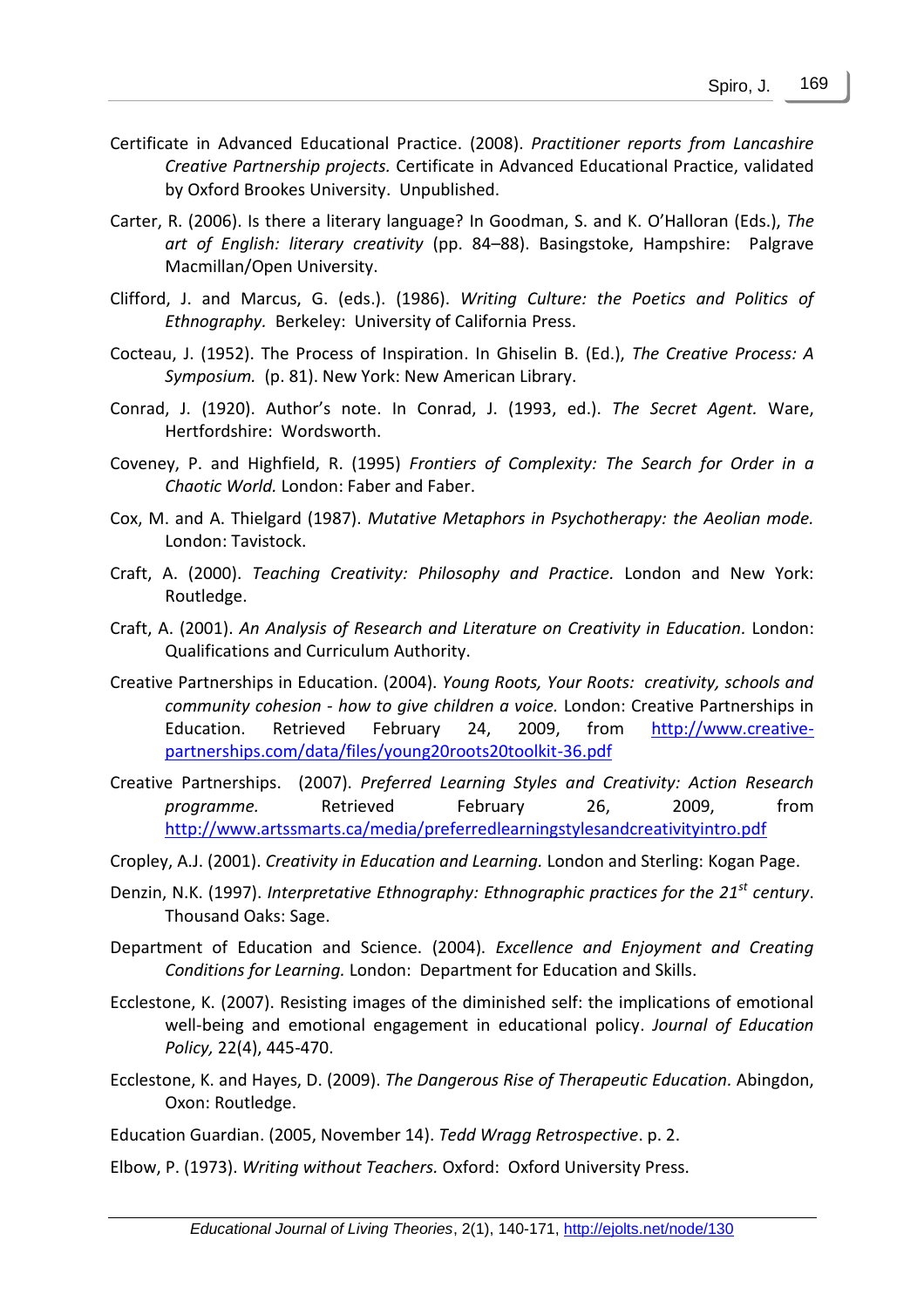- Elbow, P. (1986). *Embracing Contraries: explorations in learning and teaching.* Oxford: Oxford University Press.
- Farren, M. (2008). Co-creating educational space. *Educational Journal of Living Theories,* 1(1), 50–68. Retrieved February 24, 2009, from<http://ejolts.net/node/78>
- Ghiselin, B. (1952). *The Creative Process.* New York: New American Library.
- Goldberg, N. (1986). *Writing down the Bones.* Boston, Massachusetts: Shambhala Publications.
- Hayles, N. (1991). *Chaos and Order; Complex Dynamics in Literature and Science.* Chicago: University of Chicago Press.
- Heaney, S. (1980). *Preoccupations: Selected Prose 1968 – 1978.* London: Faber.
- Heath, R.B. (ed.). (1993). *Tradewinds* (3rd Impression)*.* Harlow: Longman.
- Hunt, C. (2000). *Therapeutic Dimensions of Autobiography in Creative-writing.* London & Philadelphia: Jessica Kingsley Publishers.
- Mandela, N. (1994). *Long Walk to Freedom.* London: Abacus.
- Maslow, A. (1943). A Theory of Human Motivation. *Psychological Review,* 50, 370–396.
- Miller, A.L. (2000). *Insights of Genius: Imagery and Creativity in Science and Art.* Cambridge, MA: MIT Press.
- Morrison, M. (2007). What do we mean by educational research? In Coleman, M., & Briggs, A. (Eds.), *Research Methods in Educational Leadership and Management* (pp. 13-36). London: Paul Chapman Publishers.
- Negus, K. and Pickering, M. (2004). *Creativity, Communication and Cultural Value.* London, Thousand Oaks, New Delhi: Sage.
- Neruda, P. (1973). La poesia e blanca. In Walsh, D.D.(Ed.) *Residence on Earth.* Losada, S.A., Buenos Aires and New York: New Directions.
- Nettle, D. (2001). *Strong Imagination: Madness, Creativity and Human Nature.* Oxford: Oxford University Press.
- OfSTED (2005). *Healthy minds: promoting emotional health and wellbeing in schools.* Retrieved January 12, 2007, from [www.ofsted.gov.uk](http://www.ofsted.gov.uk/)
- Pamuk, O. (2006) *My Father's Suitcase: The Nobel Lecture* (trans. M.Freely)*.* London: Faber and Faber.
- Pope, R. (2002). *Textual Intervention: Critical and Creative Strategies for Literary Studies.* London and New York: Routledge.
- Pope, R. (2002). *Rewriting Texts: reconstructing the subject: work as play on the criticalcreative interface.* London: Palgrave.
- Pope, R., (2005). *Creativity: theory, practice and history.* London: RoutledgeFalmer.
- Pope, R. (2005). The return of creativity : common, singular and otherwise**.** *Language and Literature,* 14(4), 376-389.